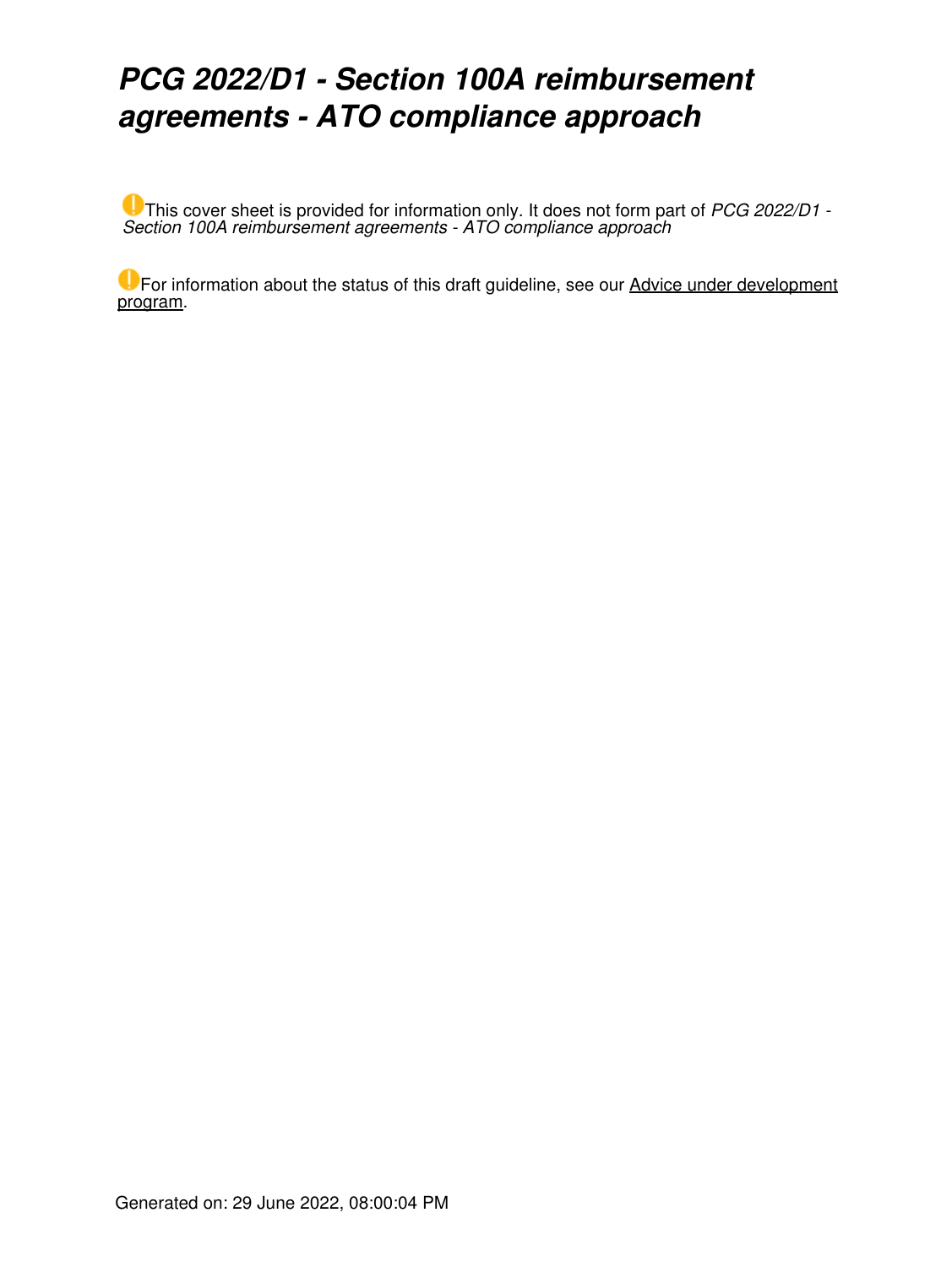

Status: **draft only – for comment**

# **Draft Practical Compliance Guideline**

# Section 100A reimbursement agreements – ATO compliance approach

#### **Relying on this draft Guideline**  $\bf{O}$

This Practical Compliance Guideline is a draft for consultation purposes only. When the final Guideline issues, it will have the following preamble:

*This Practical Compliance Guideline sets out a practical administration approach to assist taxpayers in complying with relevant tax laws. Provided you follow this Guideline in good faith, the Commissioner will administer the law in accordance with this approach.*

| <b>Table of Contents</b>                                                                                                                                                                                                 | Paragraph |
|--------------------------------------------------------------------------------------------------------------------------------------------------------------------------------------------------------------------------|-----------|
| What this draft Guideline is about                                                                                                                                                                                       | 1         |
| <b>Application</b>                                                                                                                                                                                                       | 8         |
| <b>Background</b>                                                                                                                                                                                                        | 9         |
| <b>Compliance approach</b>                                                                                                                                                                                               | 12        |
| White zone arrangements                                                                                                                                                                                                  | 13        |
| Green zone arrangements                                                                                                                                                                                                  | 15        |
| Green zone scenario 1 – distribution to individuals: members of a family                                                                                                                                                 | 17        |
| Green zone scenario 2 – examples described in TR 2022/D1 as being an<br>ordinary dealing                                                                                                                                 | 19        |
| Green zone scenario $3$ – retention of funds by the trustee                                                                                                                                                              | 20        |
| Blue zone arrangements                                                                                                                                                                                                   | 24        |
| Features of blue zone arrangements involving the retention of funds by the trustees                                                                                                                                      | 25        |
| Red zone arrangements                                                                                                                                                                                                    | 29        |
| Red zone scenario $1$ – arrangements where the presently entitled beneficiary<br>lends or gifts some of all of their entitlement to another party                                                                        | 31        |
| Red zone scenario 2 – arrangements where trust income is returned to the<br>trust by the beneficiary in the form of assessable income                                                                                    | 33        |
| Red zone scenario $3$ – arrangements where the presently entitled beneficiary<br>is issued units by the trustee (or related trust) and the amount owed for the<br>units is set-off against the beneficiary's entitlement | 37        |
| Red zone scenario $4$ – arrangements where the share of net income<br>included in a beneficiary's assessable income is significantly more than the<br>beneficiary's entitlement                                          | 39        |
| Red zone scenario $5$ – arrangements where the presently entitled beneficiary<br>has losses                                                                                                                              | 42        |
| Red zone scenario 6 – arrangements subject to a Taxpayer Alert                                                                                                                                                           | 45        |
| Date of effect                                                                                                                                                                                                           | 47        |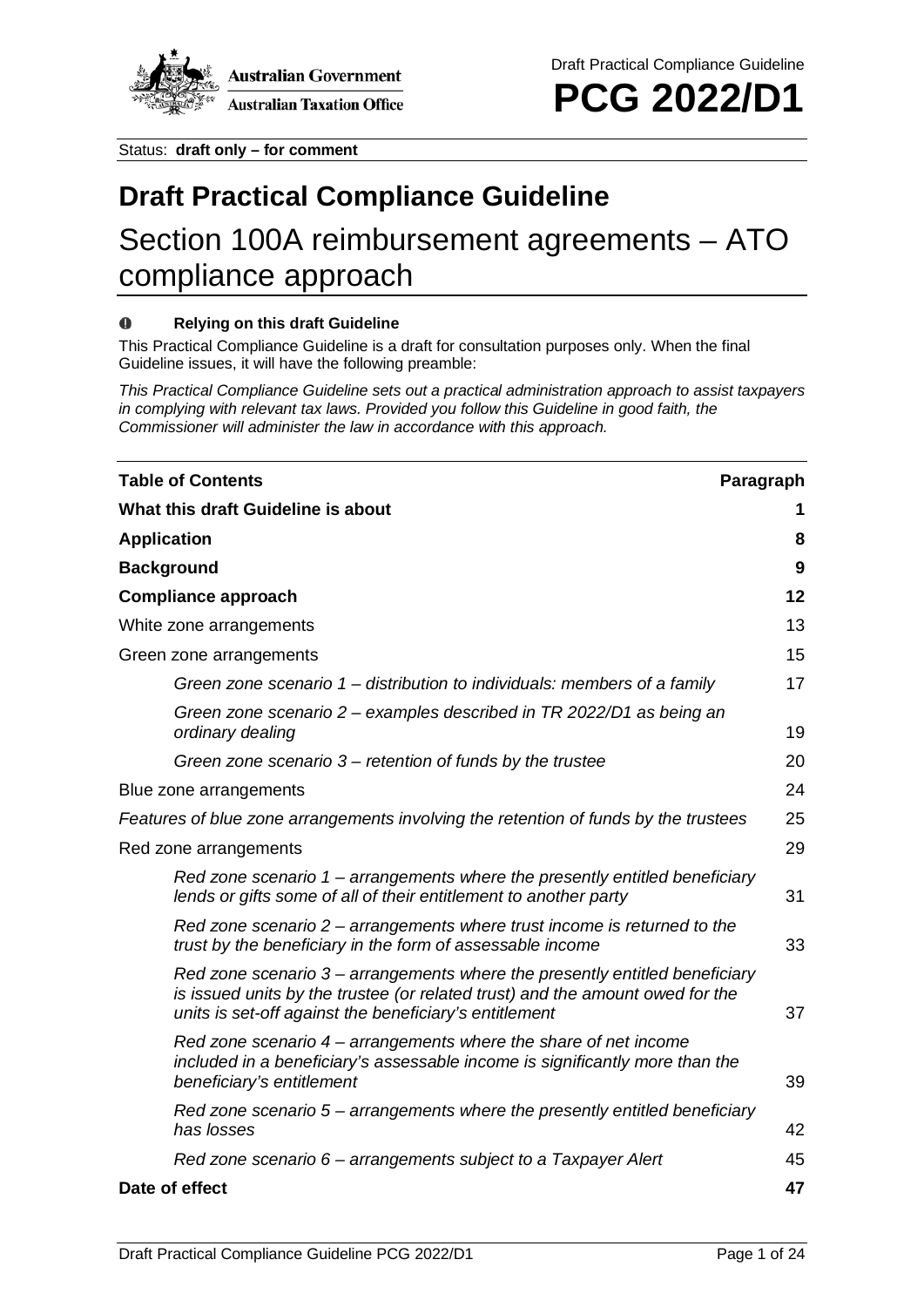## Status: **draft only – for comment**

| Appendix – Examples                                                                                                                                                                              | 48  |
|--------------------------------------------------------------------------------------------------------------------------------------------------------------------------------------------------|-----|
| <b>Example 1 – arrangement ceased before 1 July 2014</b>                                                                                                                                         | 48  |
| Example 2 – use of funds condition and part payment of unpaid<br>present entitlement                                                                                                             | 53  |
| <b>Example 3 – use of funds condition and unpaid present entitlement</b>                                                                                                                         | 59  |
| <b>Example 4 – trustee retains funds and services loan agreement</b>                                                                                                                             | 66  |
| <b>Example 5 – funds used for family purposes</b>                                                                                                                                                | 73  |
| <b>Example 6 – distributions from a family business</b>                                                                                                                                          | 79  |
| Example $7$ – amounts provided to the parent in respect of expenses incurred<br>before the beneficiary turns 18 years of age                                                                     | 85  |
| Example 8 – non-resident beneficiary makes a loan or gift to an associate                                                                                                                        | 94  |
| <b>Example 9 – the presently entitled beneficiary is issued units by the trustee</b><br>(or related trust) and the amount owed for the units is set-off against the<br>beneficiary's entitlement | 103 |
| <b>Example 10 – the share of net income included in a beneficiary's</b><br>assessable income is significantly more than the beneficiary's entitlement                                            | 113 |
| <b>Example 11 – the presently entitled beneficiary has losses</b>                                                                                                                                | 123 |
| <b>Your comments</b>                                                                                                                                                                             | 131 |

# **What this draft Guideline is about**

1. The use of trusts as business and investment vehicles in Australia is common. The scope of arrangements involving trust distributions for which section 100A of the *Income Tax Assessment Act 1936* (ITAA 1936)[1](#page-2-0) may be relevant is also broad. We therefore recognise the importance of explaining our compliance approach when considering the application of section 100A.

2. Broadly, section 100A does not apply to a trust distribution unless there is a related payment or other benefit provided to a person other than the beneficiary. For trust entitlements of beneficiaries under 18 years of age or otherwise under a legal disability, section 100A has no application.

3. This draft Guideline<sup>[2](#page-2-1)</sup> sets out how the ATO differentiates risk for a range of trust arrangements to which section 100A might apply and how we tailor our engagement. In doing so, it also provides more certainty to taxpayers and their advisers to:

- assess the level of risk regarding your trust distribution arrangements based on the risk framework
- determine the level of engagement you can expect from us
- decide whether to contact us to discuss how you may reduce the risk profile of your arrangement.

4. This Guideline denotes the different risk ratings according to four coloured zones. The table at paragraph [12](#page-4-0) of this Guideline summarises each of these zones and the

<sup>1</sup> All legislative references in this Guideline are to the ITAA 1936, unless otherwise indicated.

<span id="page-2-1"></span><span id="page-2-0"></span> $2$  All further references to 'this Guideline' refer to the Guideline as it will read when finalised. Note that this Guideline will not take effect until finalised.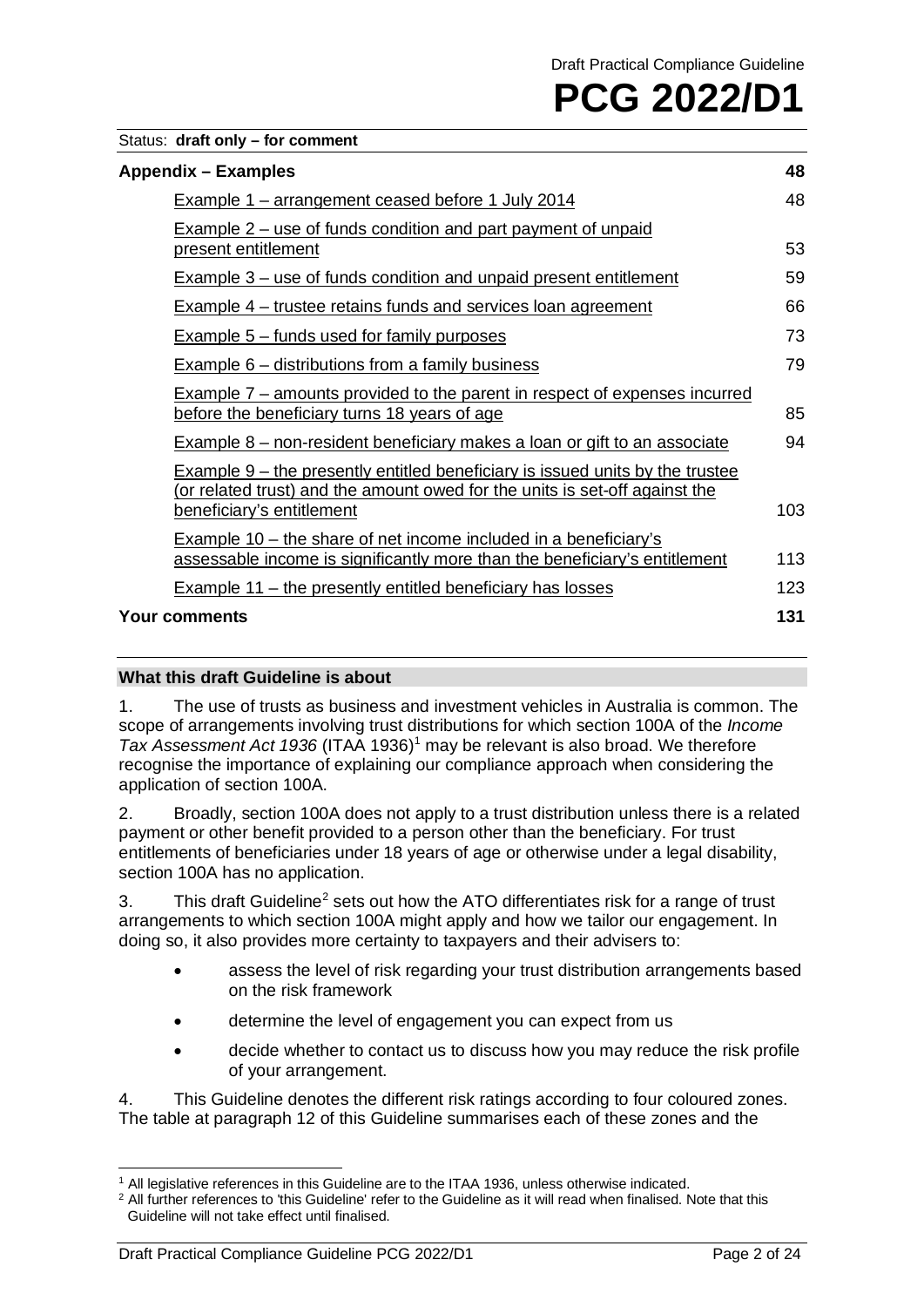corresponding compliance approach. The Appendix to this Guideline contains examples that illustrate the application of the different risk zones.

5. This Guideline is designed to give you confidence that, if your circumstances align with the low-risk ratings set out in this Guideline, we will generally not allocate compliance resources to test the tax outcomes of your arrangement.

6. We are continuing work to identify taxpayers who wish to nominate themselves as a test case to obtain further judicial guidance.

7. This Guideline will be updated from time to time to reflect modifications to our risk framework as our understanding of various arrangements and views on section 100A continue to evolve.

# **Application**

8. This Guideline describes our compliance approach to section 100A. The information provided in this Guideline does not replace, alter or affect the ATO's interpretation of the law in any way. It complements, and should be read together with, draft Taxation Ruling TR 2022/D1 *Income tax: section 100A reimbursement agreements* which sets out the ATO's interpretative position on the application of section 100A.

## **Background**

9. Where a beneficiary's present entitlement has arisen under a reimbursement agreement, that present entitlement is disregarded for the purposes of the ITAA 1936 and the *Income Tax Assessment Act 1997*, and the trustee is made liable to tax at the highest marginal rate in relation to the share of trust net income associated with that amount. One element of the definition of a reimbursement agreement is that the entitlement has arisen under an agreement, arrangement or understanding that provides for a payment or benefit to another person.<sup>3</sup>

10. However, an agreement is not a reimbursement agreement where it has been entered into in the course of ordinary family or commercial dealing.[4](#page-3-1) The Commissioner's view in TR 2022/D1 is that there is ordinary family or commercial dealing where the acts by which the dealing has been implemented are capable of explanation by the regular familial or commercial objects those acts are apt to achieve, and do not demonstrate a purpose of tax avoidance*.* [5](#page-3-2) It is an evaluative standard that is to be applied to the facts of each case.

11. An agreement that includes the creation of a present entitlement to funds that are retained by a trustee will satisfy the basic elements of the definition of a reimbursement agreement, as it will involve a present entitlement and the provision of a benefit to the trustee. Consequently, it is necessary to test whether such an agreement meets the other elements of a reimbursement agreement, including whether it was not entered into in the course of ordinary family or commercial dealing, in which case it is not a reimbursement agreement.<sup>[6](#page-3-3)</sup> This test is applied against a background which acknowledges that it is regular for the controllers of an entity that conducts income-earning activities to re-invest in that entity so that it can derive further income.

<span id="page-3-0"></span> $3$  Subsections 100A(1), (2), (7), (11) and (13).

<span id="page-3-1"></span><sup>4</sup> Subsection 100A(13).

<span id="page-3-2"></span><sup>5</sup> Refer to paragraphs 20 to 30 of TR 2022/D1.

<span id="page-3-3"></span><sup>&</sup>lt;sup>6</sup> There are other elements that, depending on the particular facts of a case, could cause a present entitlement not to have arisen under a reimbursement agreement. See, for example, subsections 100A(5) and (8).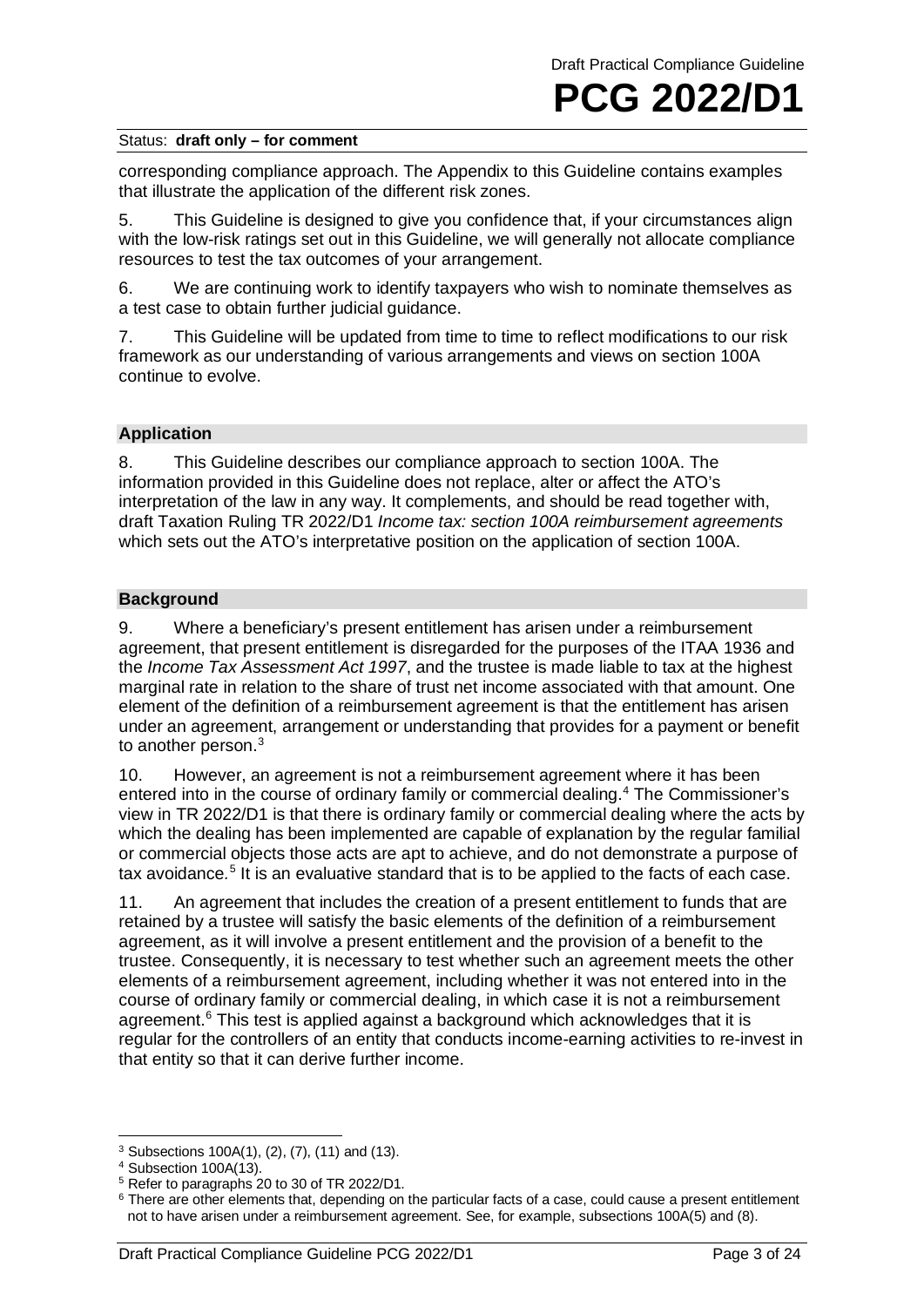# Status: **draft only – for comment**

# **Compliance approach**

<span id="page-4-0"></span>12. The following table describes our compliance approach for arrangements to which section 100A might apply:

|               | <b>Risk zone</b> | Description and compliance approach                                                                                                                                                          |
|---------------|------------------|----------------------------------------------------------------------------------------------------------------------------------------------------------------------------------------------|
| Low           | White zone       | The white zone applies to arrangements entered<br>into in income years that ended prior to<br>1 July 2014.                                                                                   |
|               |                  | Except as described at paragraph 13 of this<br>Guideline, we will not dedicate new compliance<br>resources to consider the application of<br>section 100A to arrangements in the white zone. |
| Low           | Green zone       | The green zone applies to arrangements that<br>are described in paragraphs 17 to 21 of this<br>Guideline.                                                                                    |
|               |                  | We will not dedicate compliance resources to<br>consider the application of section 100A to<br>arrangements in the green zone.                                                               |
| <b>Medium</b> | <b>Blue zone</b> | The blue zone applies to arrangements that do<br>not fall within any of the other zones described<br>in this Guideline.                                                                      |
|               |                  | Arrangements in the blue zone may still be<br>subject to review by the ATO but are less likely<br>to attract our attention than arrangements in the<br>red zone.                             |
|               |                  | Examples of blue zone arrangements are<br>described in paragraphs 25 and 26 of this<br>Guideline.                                                                                            |
|               |                  | We may contact you to understand your<br>arrangement and resolve any areas of difference<br>including whether section 100A applies to your<br>arrangement.                                   |
| <b>High</b>   | <b>Red zone</b>  | The red zone applies to arrangements that are<br>described in paragraphs 30 to 45 of this<br>Guideline.                                                                                      |
|               |                  | We will conduct further analysis on the facts and<br>circumstances of your arrangement as a matter<br>of priority.                                                                           |
|               |                  | If further analysis confirms the facts and<br>circumstances of your arrangement are high<br>risk, we may proceed to audit where<br>appropriate.                                              |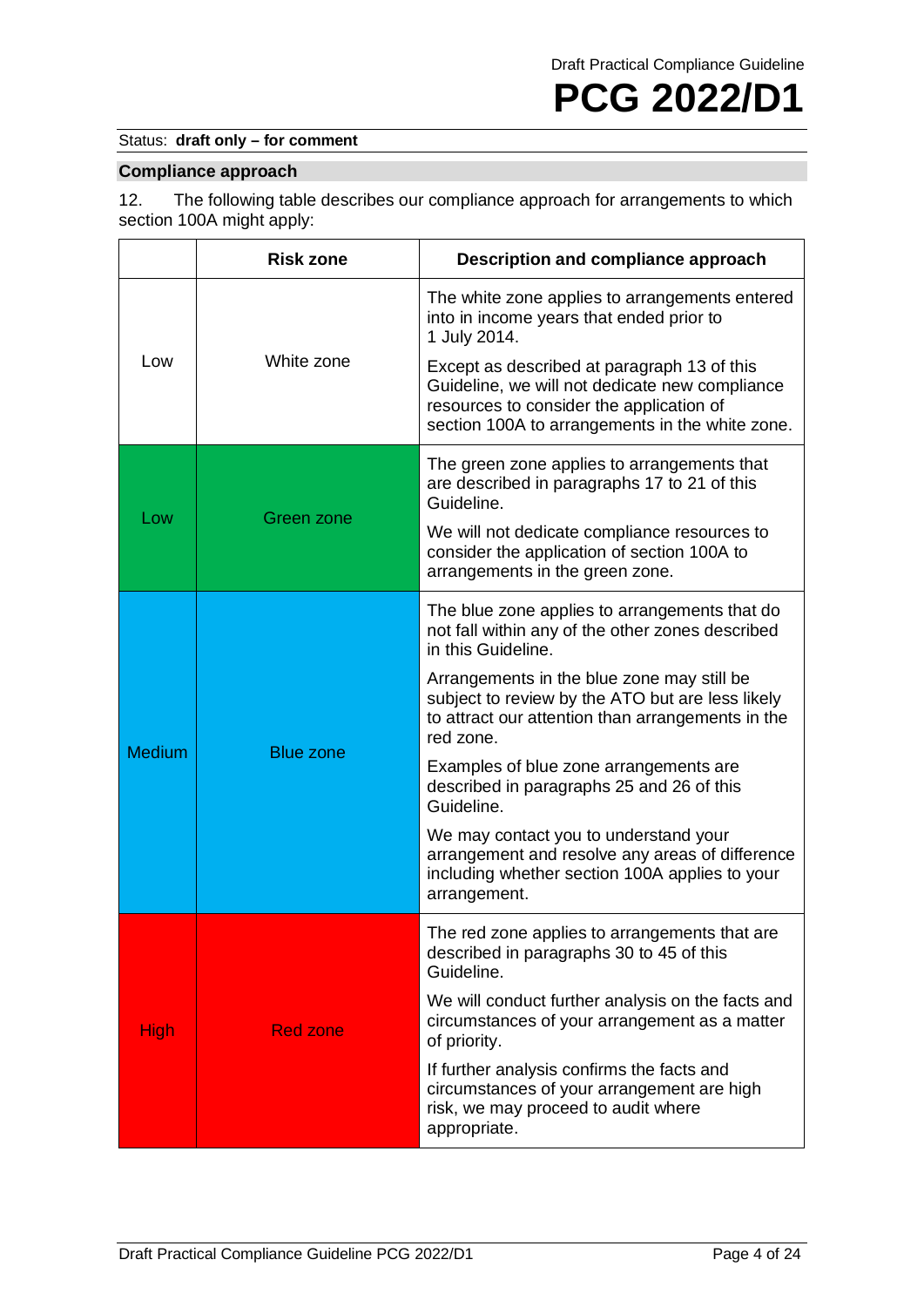#### Status: **draft only – for comment**



# **White zone arrangements**

<span id="page-5-0"></span>13. We will not commence any new compliance activities to consider the application of section 100A for income years ended before 1 July 2014, unless it is outside the green zone and:

- we are otherwise considering your income tax affairs for those years
- you have entered into an arrangement that continues before and after that date, or
- the trust and beneficiary tax returns that were required to be lodged for those years were not lodged before 1 July 2017.
- 14. See Example 1 in the Appendix of this Guideline.



**Green zone arrangements**

15. We will not dedicate compliance resources to consider the application of section 100A to green zone arrangements, other than to confirm that the features of the relevant scenario are present in your circumstances. If you choose to rely on this Guideline, you should document how your circumstances meet the requirements for the green zone.

16. All green zone examples assume that there are no additional features present that may move the example into the blue or red zone.

## *Green zone scenario 1 – distribution to individuals: members of a family*

17. An individual beneficiary is made presently entitled to income of the trust estate and the funds paid to the beneficiary:

- are mixed with their spouse's funds (for example, paid to a joint bank account) or used for joint family purposes, and/or
- benefit a person who is a dependant of the beneficiary.

18. Diagrams 1 and 2 of this Guideline illustrate circumstances within the scope of this scenario.

## *Diagram 1*

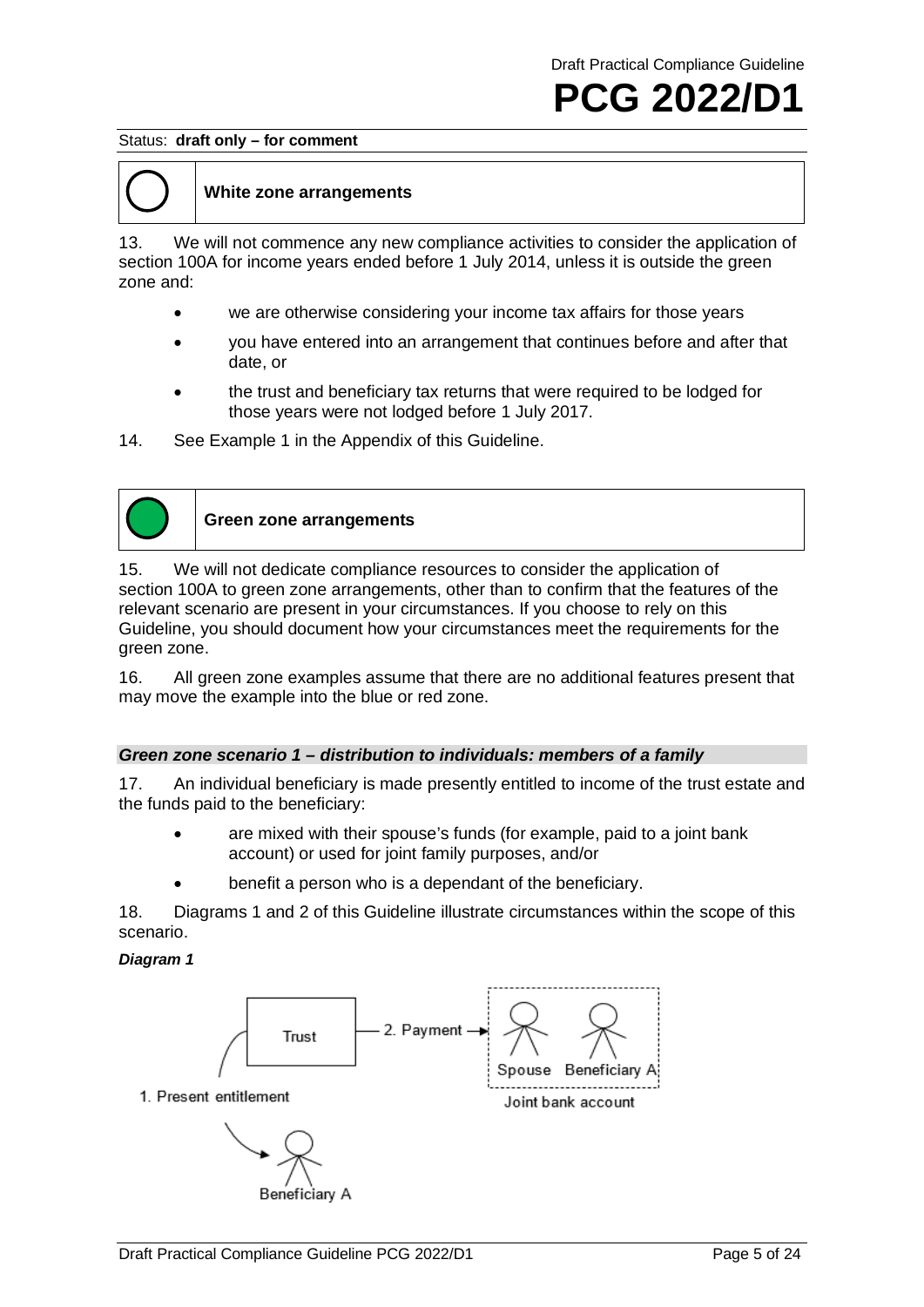Status: **draft only – for comment**



# *Green zone scenario 2 – examples described in TR 2022/D1 as being an ordinary dealing*

19. Arrangements that are relevantly identical to an example in TR 2022/D1 which concludes that the arrangement would likely be entered into in the course of ordinary family or commercial dealing.

# *Green zone scenario 3 – retention of funds by the trustee*

20. A beneficiary that is an individual or a private company is made presently entitled to income of the trust estate and there is a 'trustee retention of funds' [7](#page-6-0) where all of the following is satisfied:

- the 'use of funds condition'<sup>[8](#page-6-1)</sup>
- none of the factors set out in paragraph 26 of this Guideline are present
- if that beneficiary is an individual, either
	- the individual and/or their spouse is a trustee of the trust or controls the trustee of the trust
	- the individual is employed in the management of a business that the trustee conducts
- if that beneficiary is a private company
	- the company is controlled by an individual who also controls the trust, and
	- the company's entitlement is made available to the trustee on terms that satisfy section 10[9](#page-6-2)N.<sup>9</sup>
- 21. For the purposes of this scenario:
	- (a) 'Trustee retention of funds' refers to the beneficiary allowing the trustee to retain funds for a period of time or indefinitely that they would otherwise receive in satisfaction of their entitlement. This could be in the form of

<span id="page-6-0"></span> $7$  For the purposes of this Guideline, this term has the meaning set out in paragraph 21 of this Guideline.

<span id="page-6-1"></span><sup>&</sup>lt;sup>8</sup> For the purposes of this Guideline, this term has the meaning set out in paragraph 21 of this Guideline.

<span id="page-6-2"></span><sup>&</sup>lt;sup>9</sup> A loan, as defined in subsection 109D(3), that is subject to a written agreement which complies with the terms of section 109N.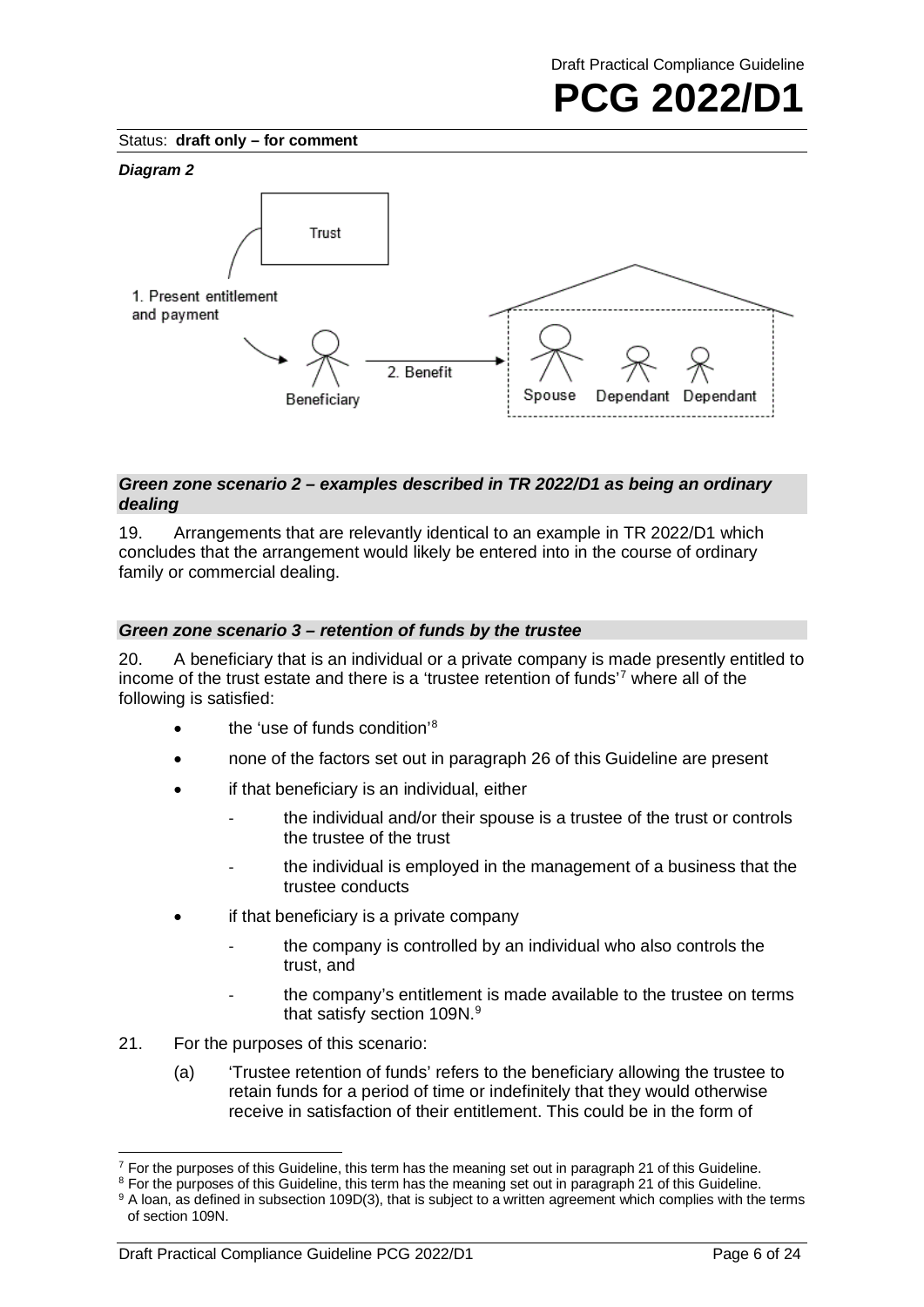lending the funds representing their entitlement back to the trustee, or by not yet calling for that entitlement to be satisfied.

- (b) The 'use of funds condition' means that the trustee, as permitted by the trust deed, uses the funds (in its capacity as trustee) that represent the beneficiary's entitlement only<sup>[10](#page-7-0)</sup>
	- (i) in the working capital of a business that it actively carries on
	- (ii) for the acquisition, maintenance or improvement of investment assets of the trustee, and/or
	- (iii) to lend the funds to an associate, on terms that satisfy section 109N, and the associate uses the funds in a way that satisfies either of the criteria above.
- (c) The use of funds condition is not satisfied if any associate of the trust benefits<sup>11</sup>, except as described at paragraph 21(b)(iii) of this Guideline, from that use of funds (for example, being able to use a trust asset for less than market value consideration).

22. Diagrams 3 and 4 of this Guideline illustrate circumstances within the scope of this scenario.

## *Diagram 3*



<span id="page-7-0"></span> $10$  Incidental use of retained funds, otherwise than in accordance with paragraph 21 of this Guideline, will not prevent an arrangement from satisfying this green zone scenario.

<span id="page-7-1"></span><sup>11</sup> Consistent with the reference in the definition of 'reimbursement agreement' in subsection 100A(7) to '… the payment of money or the transfer of property to, or the provision of services or other benefits for ...'.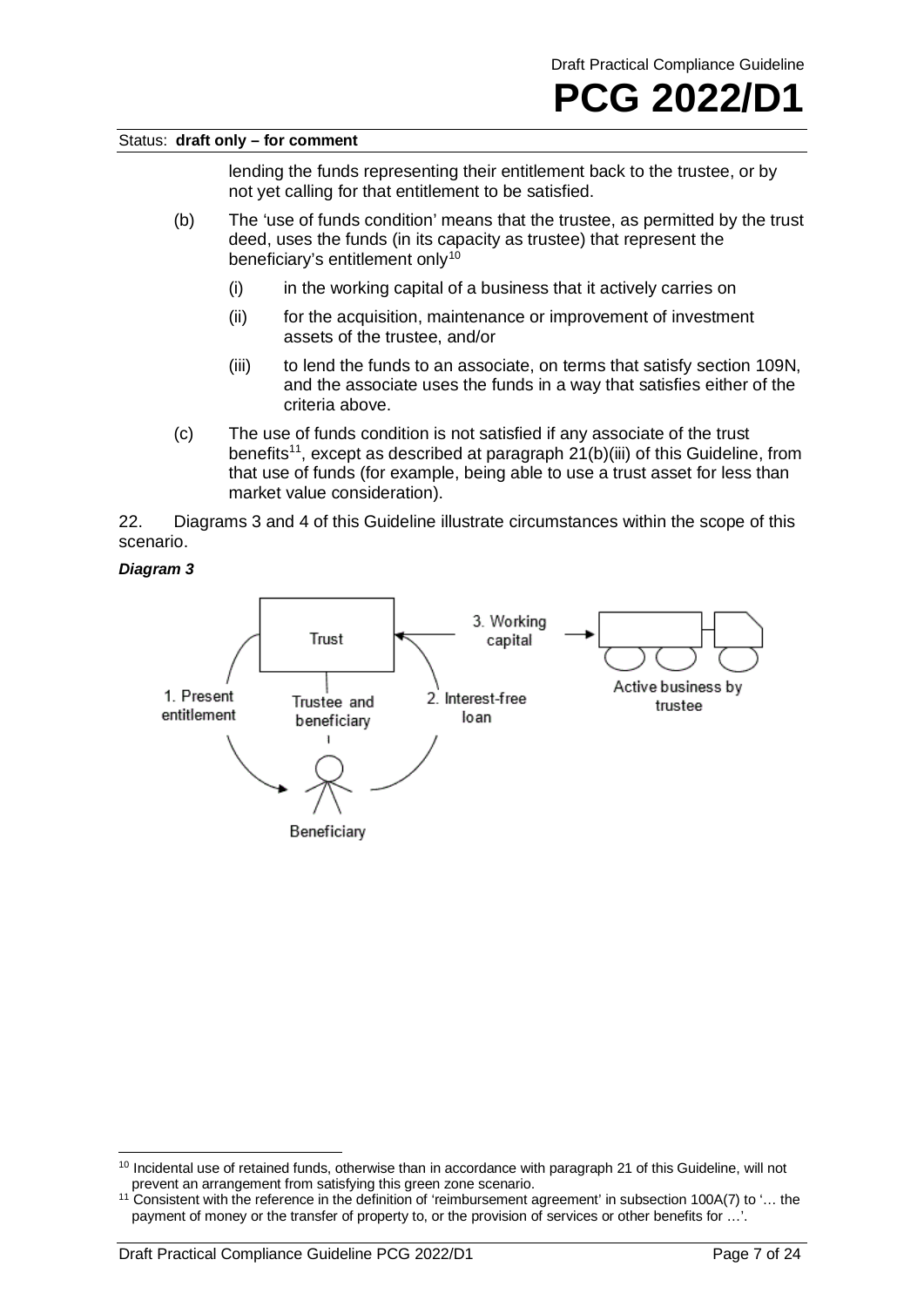Draft Practical Compliance Guideline



Status: **draft only – for comment**

#### *Diagram 4*



23. Examples 2 to 6 in the Appendix of this Guideline illustrates the scenarios that are green zone arrangements.



**Blue zone arrangements**

24. We may review arrangements in the blue zone and seek to better understand these arrangements including whether section 100A applies.

## *Features of blue zone arrangements involving the retention of funds by the trustees*

25. Arrangements that do not fall within the white zone, green zone or the red zone are in the blue zone.

26. Arrangements involving the retention of funds by the trustees are not in the green zone if they have one or more of the following features:

- The arrangement is a red zone arrangement (see paragraphs 30 to 45 of this Guideline).
- The beneficiary makes a gift of their trust entitlement or an associated amount receivable from the trust (for example, if the unpaid present entitlement was converted into a loan).
- The beneficiary disclaims their entitlement or forgives or releases the trustee from its obligation to pay their trust entitlement or an associated amount receivable from the trust.
- The income of the trust estate<sup>[12](#page-8-0)</sup> is less than the net income as a result of the trustee exercising a power, or the deed being amended, to affect the quantum of income of the trust estate.

<span id="page-8-0"></span><sup>12</sup> Draft Taxation Ruling TR 2012/D1 *Income tax: meaning of 'income of the trust estate' in Division 6 of Part III of the Income Tax Assessment Act 1936 and related provisions* sets out the Commissioner's view on what amounts can be taken into account in determining the income of a trust estate to which a beneficiary can be presently entitled.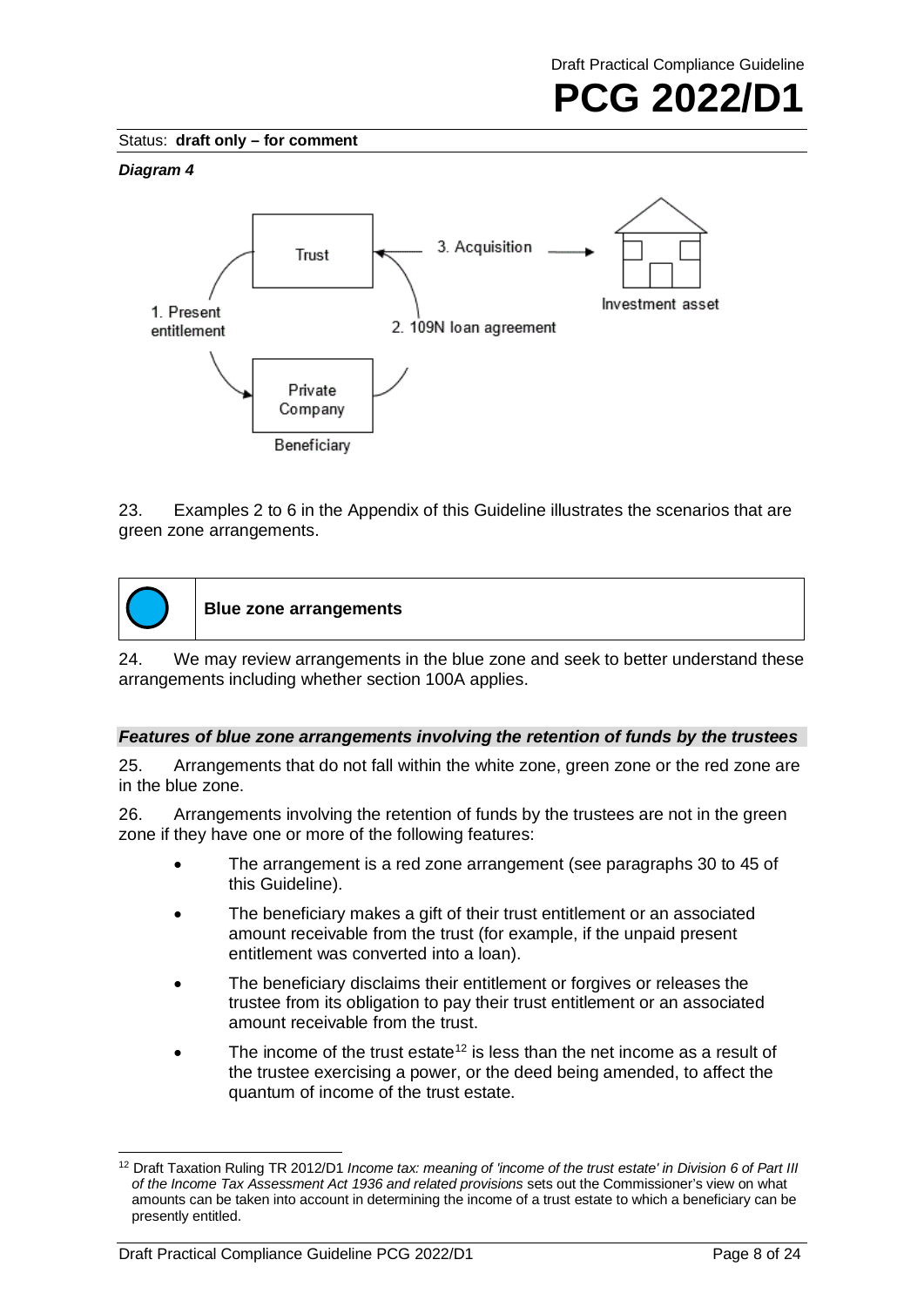- A beneficiary's trust entitlement is satisfied by payments that are sourced from that beneficiary, or a beneficiary's trust entitlement has been made subject to a loan agreement and the repayments of that loan are sourced from payments or loans from that beneficiary. Examples include
	- where a dividend payable by a corporate beneficiary to the trustee is set-off against the amount payable by the trust
	- where the trustee issues units in the trust to the beneficiary and the amount owed for the units is set-off against the amount payable by the trust, or
	- where the trustee is made entitled to income of another trust that is comprised of franked distributions paid by the beneficiary.
- The arrangement involves one or more features that may be explicable by a tax avoidance purpose.

27. That an arrangement is within the blue zone does not mean that section 100A applies to the arrangement. If you have a blue zone arrangement and are subject to compliance activities, we will engage with you to better understand your arrangement, including whether or not section 100A applies to your arrangement.

28. If you have an arrangement in the blue zone, you may wish to consider possible modifications to the arrangement to reduce its risk profile. You can engage with us by emailing [ReimbursementAgreement@ato.gov.au](mailto:ReimbursementAgreement@ato.gov.au) to assist with determining what (if any) modifications to your arrangement may be appropriate.



## **Red zone arrangements**

29. Red zone arrangements attract our attention and we will dedicate compliance resources to consider the application of section 100A.

- 30. Red zone arrangements are those where the:
	- beneficiaries' entitlements appear to be motivated by sheltering the trust's (taxable) net income from higher rates of tax
	- arrangement involves contrived elements directed at enabling someone other than the presently entitled beneficiary to have use and enjoyment of the economic benefits referable to the trust net income.

## *Red zone scenario 1 – arrangements where the presently entitled beneficiary lends or gifts some or all of their entitlement to another party*

31. An individual adult beneficiary is made presently entitled to income of the trust estate and any of the following apply:

- funds that represent the entitlement are paid to the parent or other caregiver of the beneficiary in connection with expenses incurred by the parent or the caregiver before the beneficiary turned 18 years of age
- the trustee applies the funds that represent the entitlement against a debit balance account for the beneficiary (for example, an amount recorded in the trust's accounts as a loan) representing expenses incurred by the trustee in respect of the beneficiary before they turned 18 years of age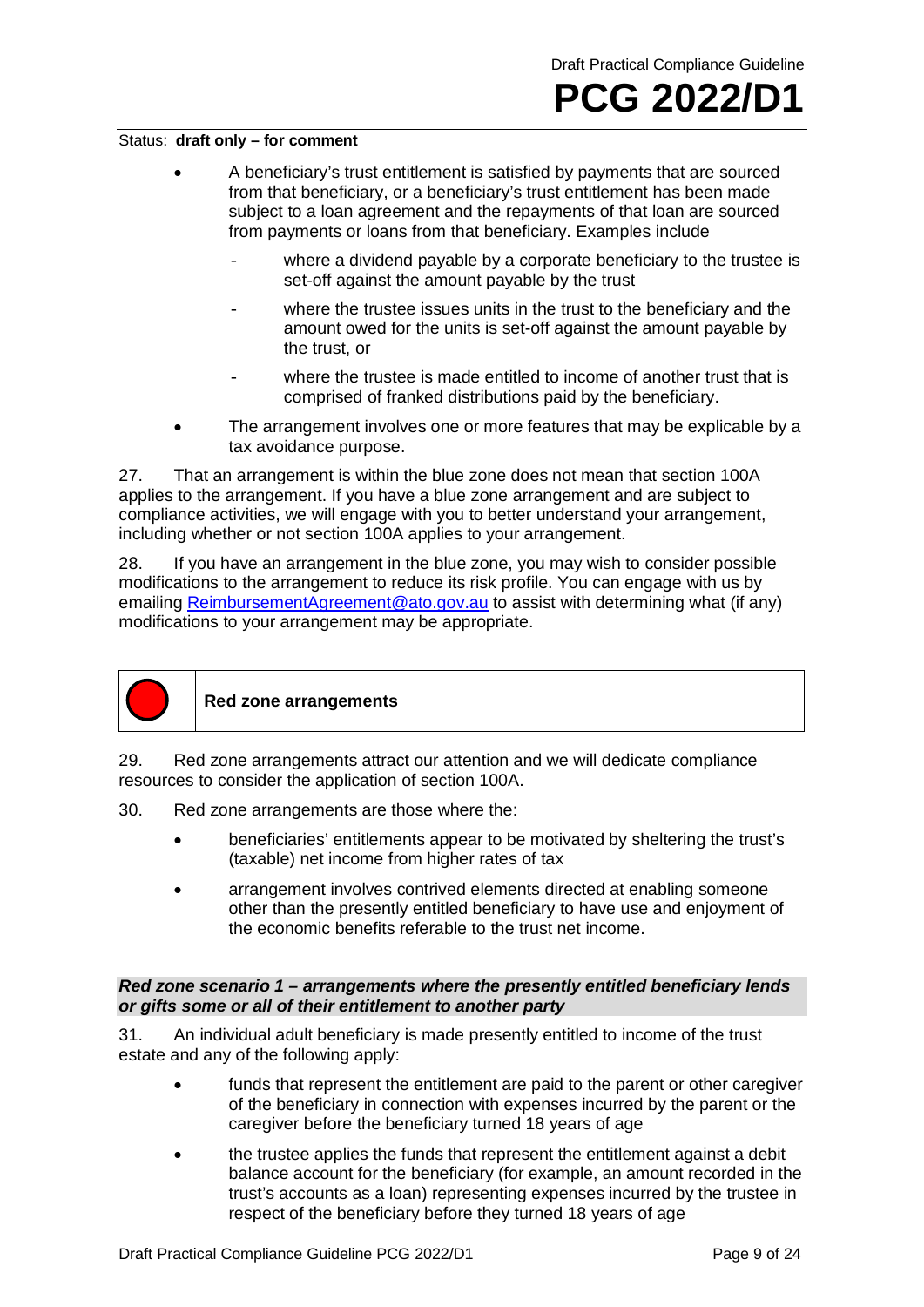- funds that represent the entitlement are made available to the parent or other caregiver of the beneficiary by way of loan or gift
- the beneficiary is a non-resident and the funds that represent the entitlement are made available to another party by way of loan or gift.
- 32. Examples 7 and 8 in the Appendix of this Guideline illustrate this scenario.

#### *Red zone scenario 2 – arrangements where trust income is returned to the trust by the beneficiary in the form of assessable income*

33. A corporate beneficiary is made presently entitled to income of the trust estate, and all of the following features are present:

- The trustee of a trust owns shares in a private company and the company is also a beneficiary of the trust.
- The trustees, or directors of the trustee company, and the directors of the beneficiary company are the same (or related) individuals.
- The trustee resolves to make the company presently entitled to all, or some part of, trust income at the end of year 1.
- The company includes its share of the trust's net income in its assessable income for year 1 and pays tax at the corporate rate.
- The company pays a fully franked dividend to the trustee in year 2, sourced from the trust income, and the dividend forms part of the trust income and net income in year 2.
- The trustee makes the company presently entitled to all, or part of, the trust income at the end of year 2 (which might include the franked distribution).
- The preceding steps are repeated in subsequent years.
- 34. Diagram 5 of this Guideline illustrates this arrangement.

## *Diagram 5*



35. The arrangement results in the distribution benefitting a party other than the beneficiary (it instead benefits the trustee). The arrangement provides for the payment of income from the trustee to the company on the understanding (implied from the repetition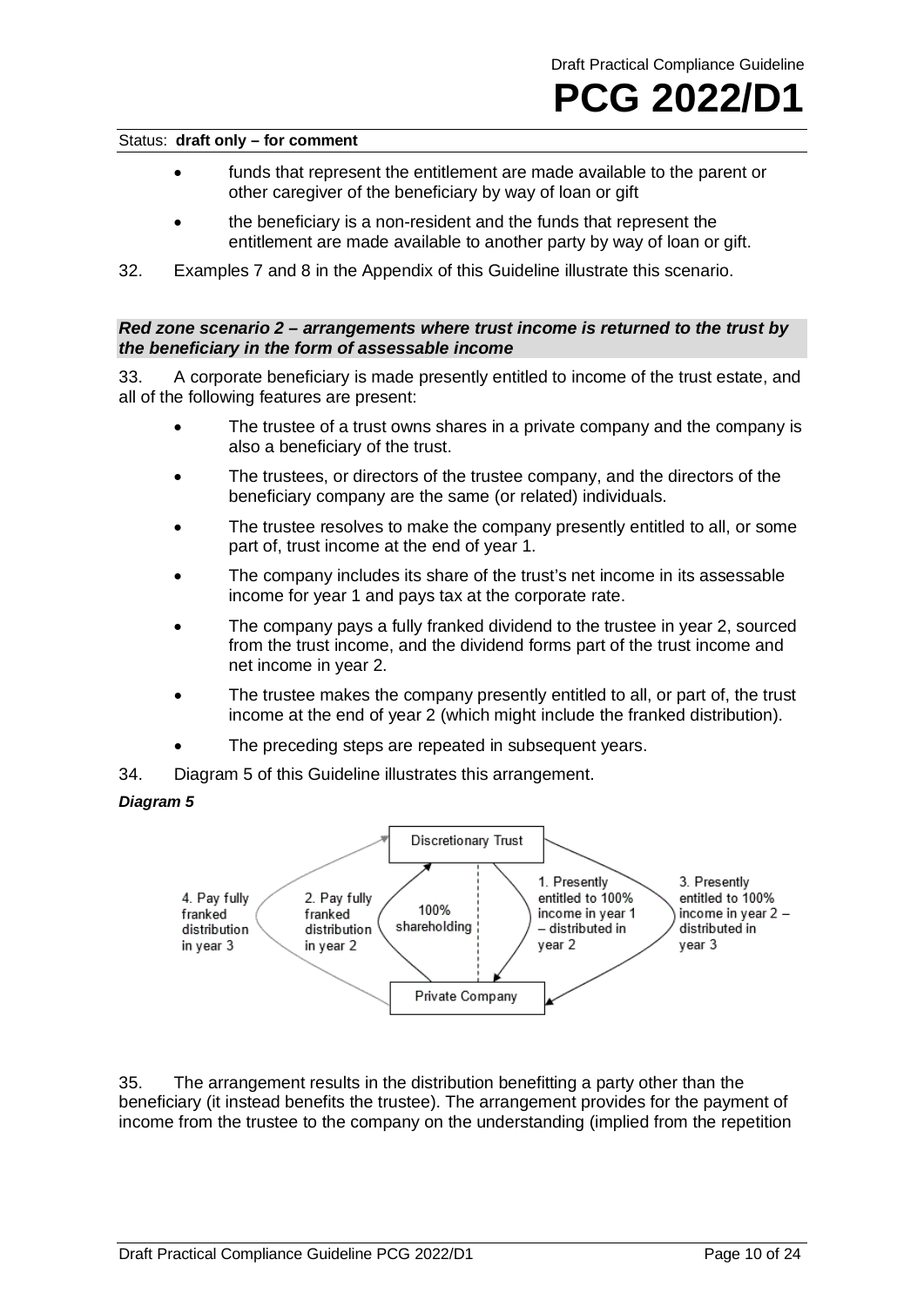in each income year and their common control) that the company would pay a dividend to the trustee of a corresponding amount (less the tax paid).

36. The agreement is designed to reduce tax that would otherwise be payable had the trustee simply accumulated the income and appears to be driven by tax considerations rather than a commercial purpose.

## *Red zone scenario 3 – arrangements where the presently entitled beneficiary is issued units by the trustee (or related trust) and the amount owed for the units is set-off against the beneficiary's entitlement*

37. A trustee sets off a beneficiary's unpaid present entitlement (UPE) against an amount the trustee is owed by the beneficiary, being the subscription price for the acquisition of units, and any of the following apply:

- the subscription price of the units is greater than their market value (the market value of the units being determined by reference to the rights and obligations attached to the units and the terms of the trust deed)
- the trust deed provides the trustee with a unilateral right to issue new units in satisfaction of a UPE.
- 38. Example 9 in the Appendix of this Guideline illustrates this scenario.

# *Red zone scenario 4 – arrangements where the share of net income included in a beneficiary's assessable income is significantly more than the beneficiary's entitlement*

39. The amount of trust net income included in a beneficiary's assessable income is significantly more than the beneficiary's entitlements to income from the trust, and all of the following apply:

- the difference between the net income and beneficiary's entitlement is the result of contrivance
- some or all of the amount reflecting that difference has accrued to, or been retained by, an entity other than the presently entitled beneficiary
- the tax paid by the beneficiary on their share of the trust net income is significantly less than the tax that would have been paid by the entity who accrues or retains the amount, had that entity been assessed on that share of net income instead.

40. We will not treat an arrangement as being as the result of a contrivance for the purposes of paragraph 39 of this Guideline where the difference is merely due to franking credits.

41. Example 10 in the Appendix of this Guideline illustrates this scenario.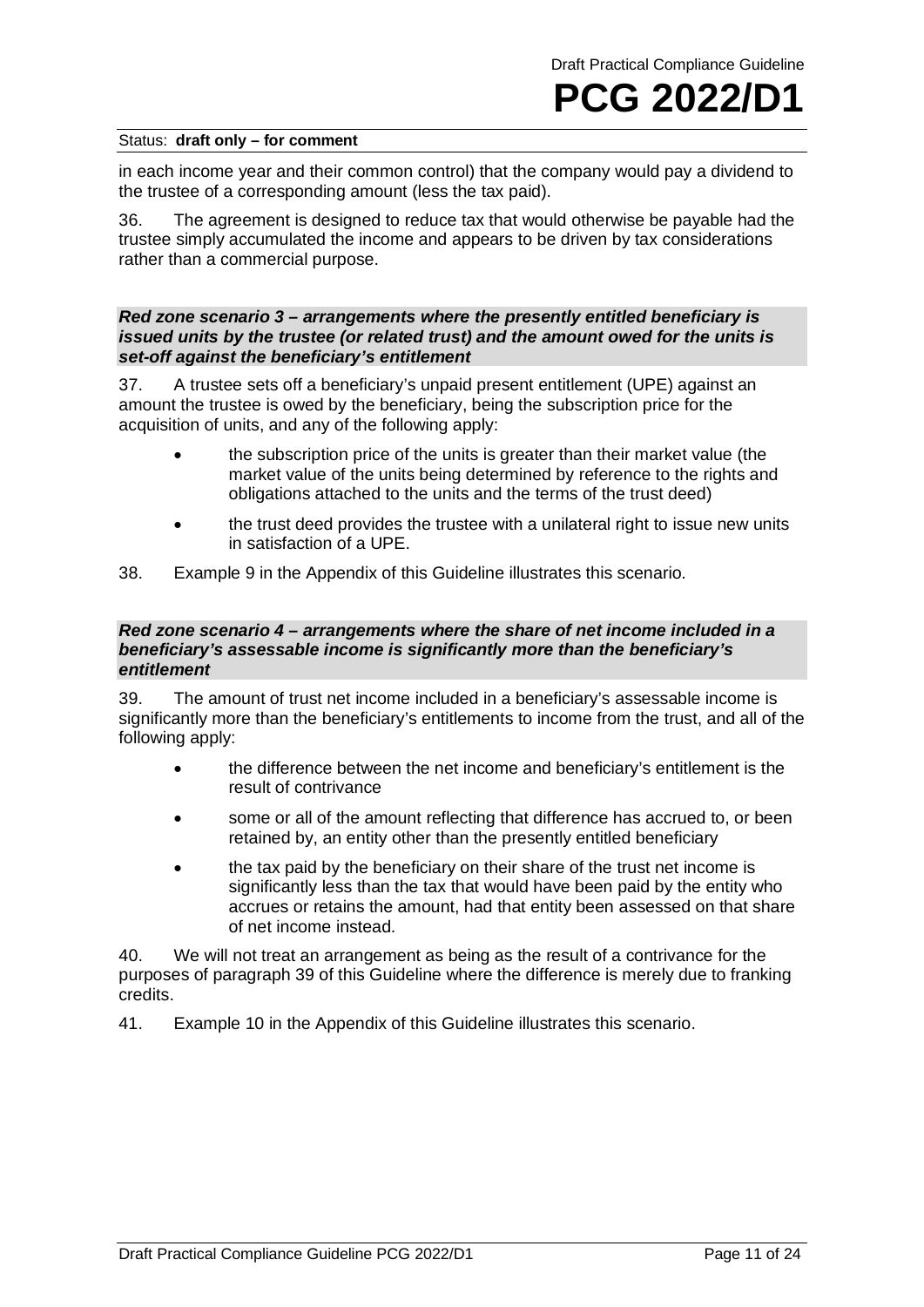## *Red zone scenario 5 – arrangements where the presently entitled beneficiary has losses*

42. A beneficiary's taxable income is less than the trust net income included in the beneficiary's assessable income or the beneficiary's net capital gain is less than the beneficiary's share of trust capital gains, and each of the following applies:

- a reasonable person would conclude that the beneficiary was made entitled so the beneficiary's deductions or capital losses could be utilised against the trust net income (including trust capital gains)
- the economic benefit associated with that trust net income is utilised by the trustee or an entity other than the beneficiary.

43. An exception to this would include where the beneficiary's taxable income is less than the beneficiary's share of the trust net income due to a tax depreciation measure.<sup>[13](#page-12-0)</sup>

44. Example 11 in the Appendix of this Guideline illustrates this scenario.

#### *Red zone scenario 6 – arrangements subject to a Taxpayer Alert*

45. An arrangement that is the subject of a Taxpayer Alert where the Commissioner expresses a concern that section 100A applies<sup>[14](#page-12-1)</sup> is a red zone arrangement.

46. If you have an arrangement in the red zone, we recommend that you engage with us by emailing [ReimbursementAgreement@ato.gov.au.](mailto:ReimbursementAgreement@ato.gov.au)

## **Date of effect**

47. When finalised, this Guideline is proposed to apply to present entitlements to income of a trust estate conferred before or after its date of issue. However, for entitlements conferred before 1 July 2022, the Commissioner will stand by any administrative position reflected in *[Trust taxation –](http://ato.gov.au/law/view/document?DocID=SGM/trusttaxation) reimbursement agreement*, which was first published on our website in July 2014 to the extent it is more favourable to the taxpayer's circumstances than this Guideline.

**Commissioner of Taxation** 23 February 2022

<span id="page-12-0"></span><sup>13</sup> In this Guideline, 'tax depreciation measure' means the temporary full expensing, instant asset write-off and backing business investment measures, and the general depreciation rules.

<span id="page-12-1"></span><sup>14</sup> For example, Taxpayer Alert TA 2016/12 *Trust income reduction arrangements*.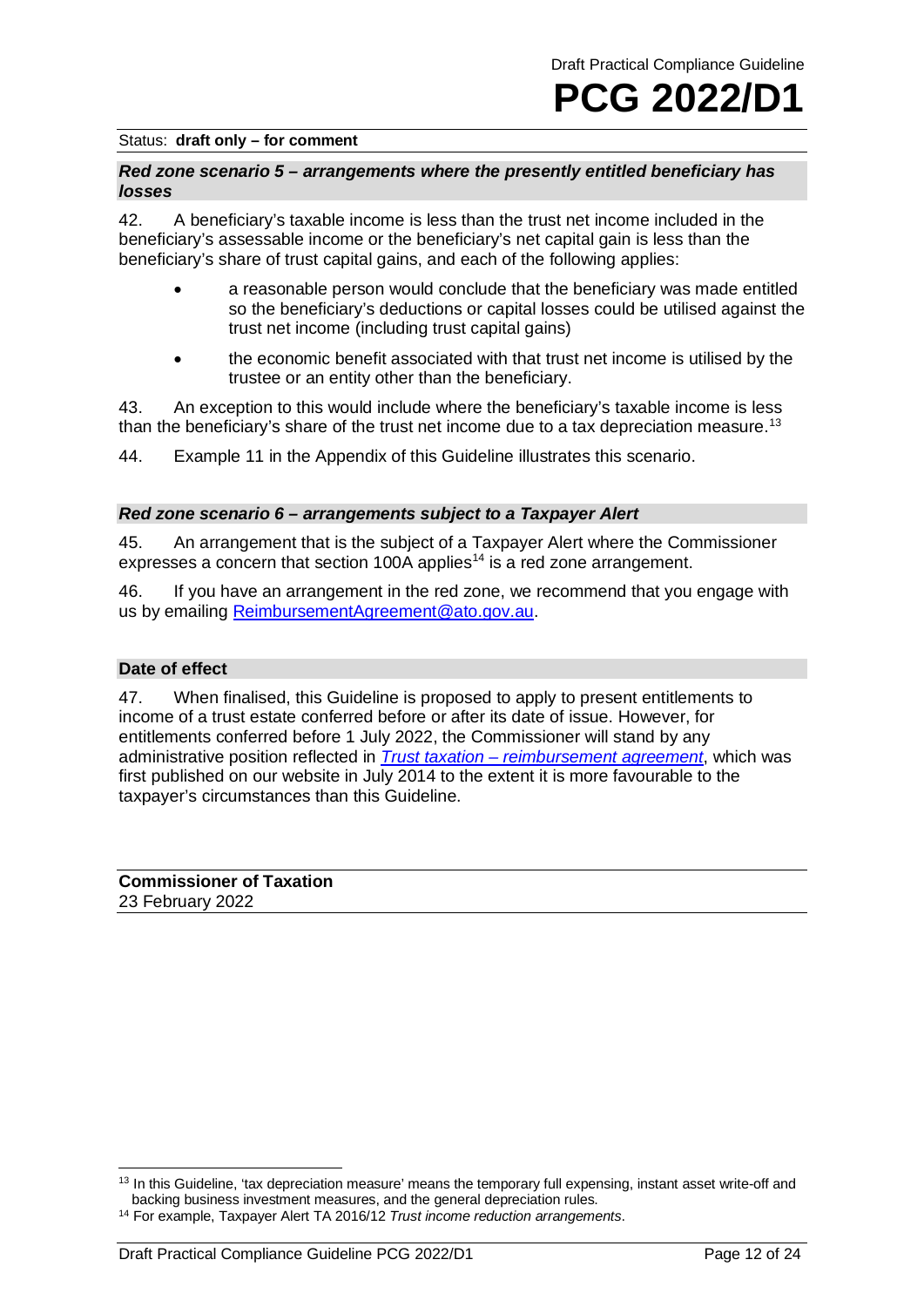Status: **draft only – for comment**

# **Appendix – Examples**

# *Example 1 – arrangement ceased before 1 July 2014*

48. *Reformed Trust acquires investment assets. X Co is the trustee of the Reformed Trust. Mr X is a beneficiary of the Reformed Trust and the sole director of X Co.*

49. *In income years ended before 1 July 2014, the Reformed Trust and Mr X entered into arrangements in relation to present entitlements conferred on him which would be red zone arrangements in this Guideline.*

50. *The Reformed Trust and Mr X changed the nature of their arrangements in relation to present entitlements conferred on Mr X for the 2014–15 income year and more recently. None of the exclusions in paragraph 13 of this Guideline apply.*

51. *The entitlements conferred in income years before 1 July 2014 are white zone arrangements and we will not dedicate new compliance resources to consider the application of section 100A to them. The risk rating of the arrangement modified in July 2014 would need to be tested separately.*

52. Examples 2 to 6 in this Appendix involve Greater Trust, which is a discretionary trust controlled by Ms Great. The trustee of Greater Trust is Greater Pty Ltd (and all references to Greater Pty Ltd are to it acting in that capacity). The director and shareholder of Greater Pty Ltd is Ms Great. The beneficiaries include Ms Great, her spouse Mr Better, their extended family and Good Pty Ltd.

# *Example 2 – use of funds condition and part payment of unpaid present entitlement*

53. *Greater Trust carries on a retail business selling homewares.*

54. *On 30 June 2023, Greater Pty Ltd resolves to appoint 50% of the trust income to Ms Great and to appoint the remaining 50% to Mr Better.*

55. *Mr Better and Ms Great use some of their trust entitlements for the 2022–23 income year to meet their personal expenses during the 2023–24 income year. The*  balance of their entitlements remain unpaid and are used to supplement the working *capital of the business carried on by Greater Trust.*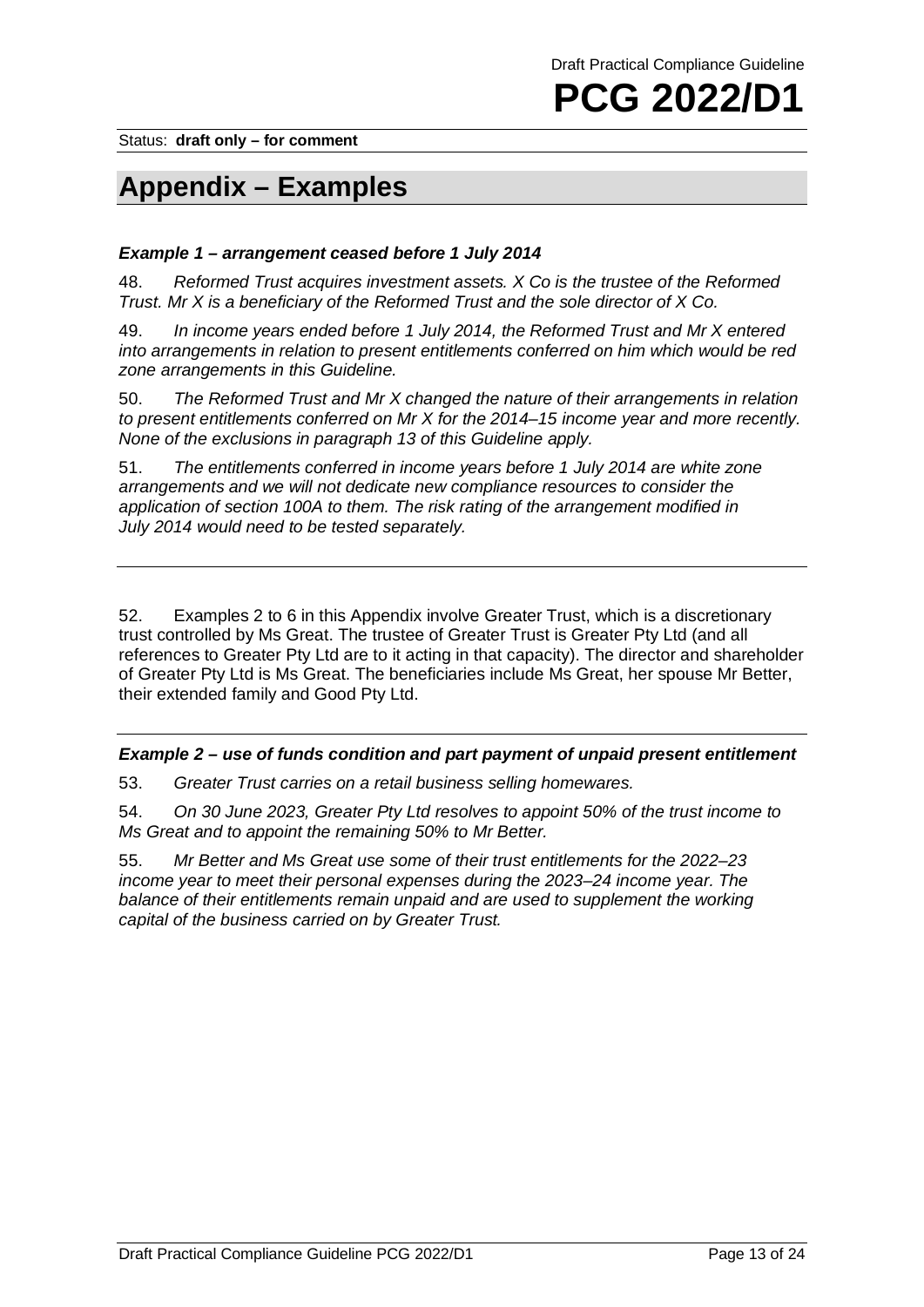

56. *Diagram 6 of this Guideline illustrates the circumstances in this example.*

# *Diagram 6*



57. *Ms Great and Mr Better expect to be paid the remainder of their entitlements but they have no firm plans on the timing of payment. They allow the trustee to use those funds in the homewares business to grow their family's wealth.*

58. *Funds representing Ms Great and Mr Better's trust entitlements have been either paid to them or retained by the trustee for working capital of the business. The arrangement does not have any features described in the red zone. We would not dedicate compliance resources to this arrangement as it meets the conditions in green zone scenario 3 of this Guideline.*

# *Example 3 – use of funds condition and unpaid present entitlement*

59. *Greater Trust holds a number of investment assets including shares in listed companies and commercial property from which it derives dividend and rental income respectively.*

60. *On 30 June 2023, Greater Trust derives income comprised of dividends from listed companies. The income is used to purchase further shares pursuant to dividend reinvestment plans.*

61. *On 30 June 2023, Greater Pty Ltd resolves to appoint 100% of the trust income to Good Pty Ltd. At the time of appointment, there is an understanding between the parties that Good Pty Ltd will use its entitlement to lend money back to the Greater Trust.*

62. *During the 2023–24 income year, Greater Pty Ltd enters into an arrangement with Good Pty Ltd that complies with the requirements in section 109N to borrow an amount equal to the funds that Good Pty Ltd is entitled to receive from the Greater Trust.*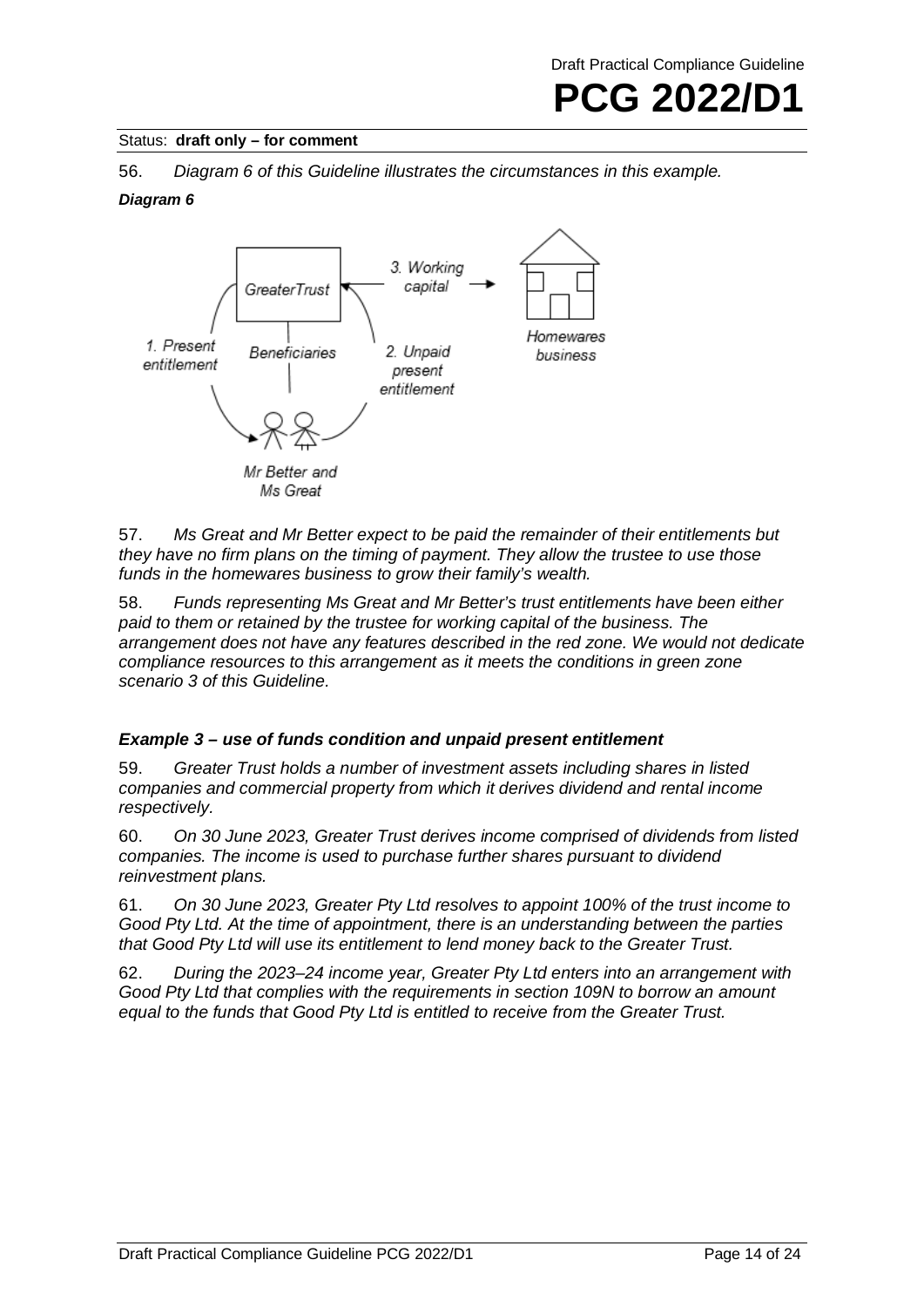## Status: **draft only – for comment**

63. *Diagram 7 of this Guideline illustrates the circumstances in this example.*

# *Diagram 7*



64. *During the 2023–24 income year and subsequent income years, Greater Pty Ltd uses trust receipts to meet its obligations under the loan agreement.*

65. *Funds representing Good Pty Ltd's present entitlement that have been retained satisfy the use of funds condition and a written loan agreement has been entered into on terms that satisfy section 109N. The arrangement does not have any features described in the red zone. We would not dedicate compliance resources to this arrangement as it meets the conditions in green zone scenario 3 of this Guideline.*

# *Example 4 – trustee retains funds and services loan agreement*

66. *Greater Trust carries on a business as a florist.*

67. *During the 2022–23 income year, Greater Trust derives income of \$100,000 (the trust's net income is also \$100,000).*

68. *On 30 June 2023, Greater Pty Ltd resolves to make Good Pty Ltd presently entitled to all of the income of Greater Trust.*

69. *Greater Trust partially satisfies the entitlement of Good Pty Ltd to enable it to pay its tax on the \$100,000. The balance of the entitlement remains unpaid and is used by the trustee of Greater Trust in funding the working capital of the business. The arrangement amounts to financial accommodation*[15](#page-15-0) *and is, therefore, a loan for the purposes of Division 7A. Greater Pty Ltd and Good Pty Ltd put in place a loan agreement on terms which comply with section 109N.*

<span id="page-15-0"></span><sup>15</sup> Draft Taxation Determination TD 2022/D1 *Income tax: Division 7A: when will an unpaid present entitlement or amount held on sub-trust become the provision of 'financial accommodation'?* sets out the Commissioner's views on application of Division 7A in these circumstances.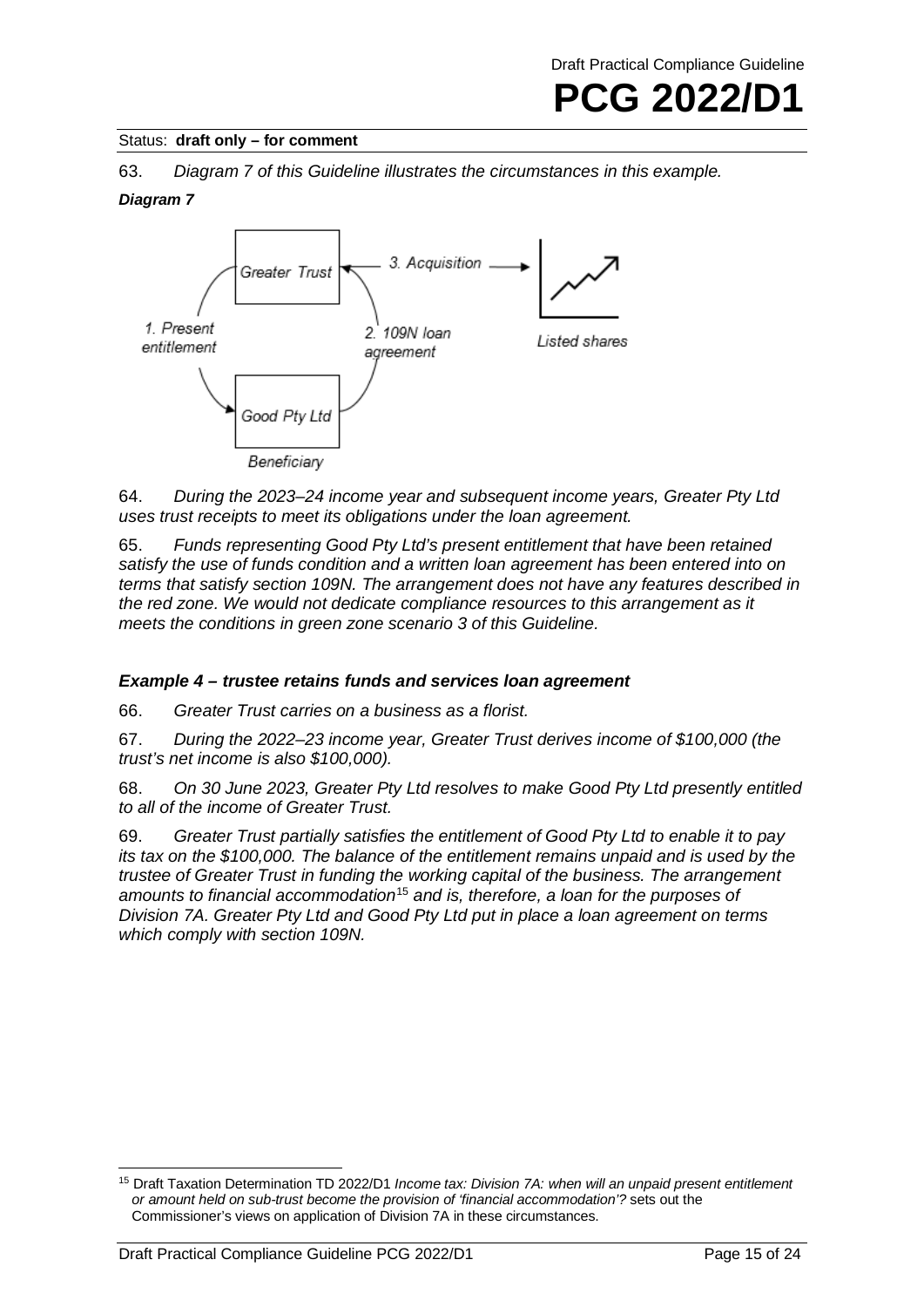# Status: **draft only – for comment**

70. *Diagram 8 of this Guideline illustrates the circumstances in this example.*

# *Diagram 8*



71. *Greater Pty Ltd uses the receipts from the trust's business to make interest and principal payments to Good Pty Ltd in fulfilling its obligations in complying with Division 7A.*

72. *Funds representing Good Pty Ltd's present entitlement have been retained by the trustee for working capital of the business and a written loan agreement has been entered into on terms that satisfy section 109N. The arrangement does not have any features described in the red zone. We would not dedicate compliance resources to this arrangement as it meets the conditions in green zone scenario 3 of this Guideline.*

# *Example 5 – funds used for family purposes*

73. *Greater Trust holds a number of investment assets.*

74. *Ms Great and Mr Better have two children, Hubert (aged 15) and Violet (aged 17).*

75. *On 30 June 2023, the trustee of Greater Trust makes a determination to appoint 50% of the trust income to each of Ms Great and Mr Better. Funds representing the entitlement are paid to a bank account jointly held by Ms Great and Mr Better. The funds are subsequently used for purposes which benefit both of them and their children.*

76. *Diagram 9 of this Guideline illustrates the circumstances in this example.*

*Diagram 9*



77. *We would not dedicate compliance resources to the arrangement in this example, on the basis that it meets the conditions in green zone scenario 1 of this Guideline. The*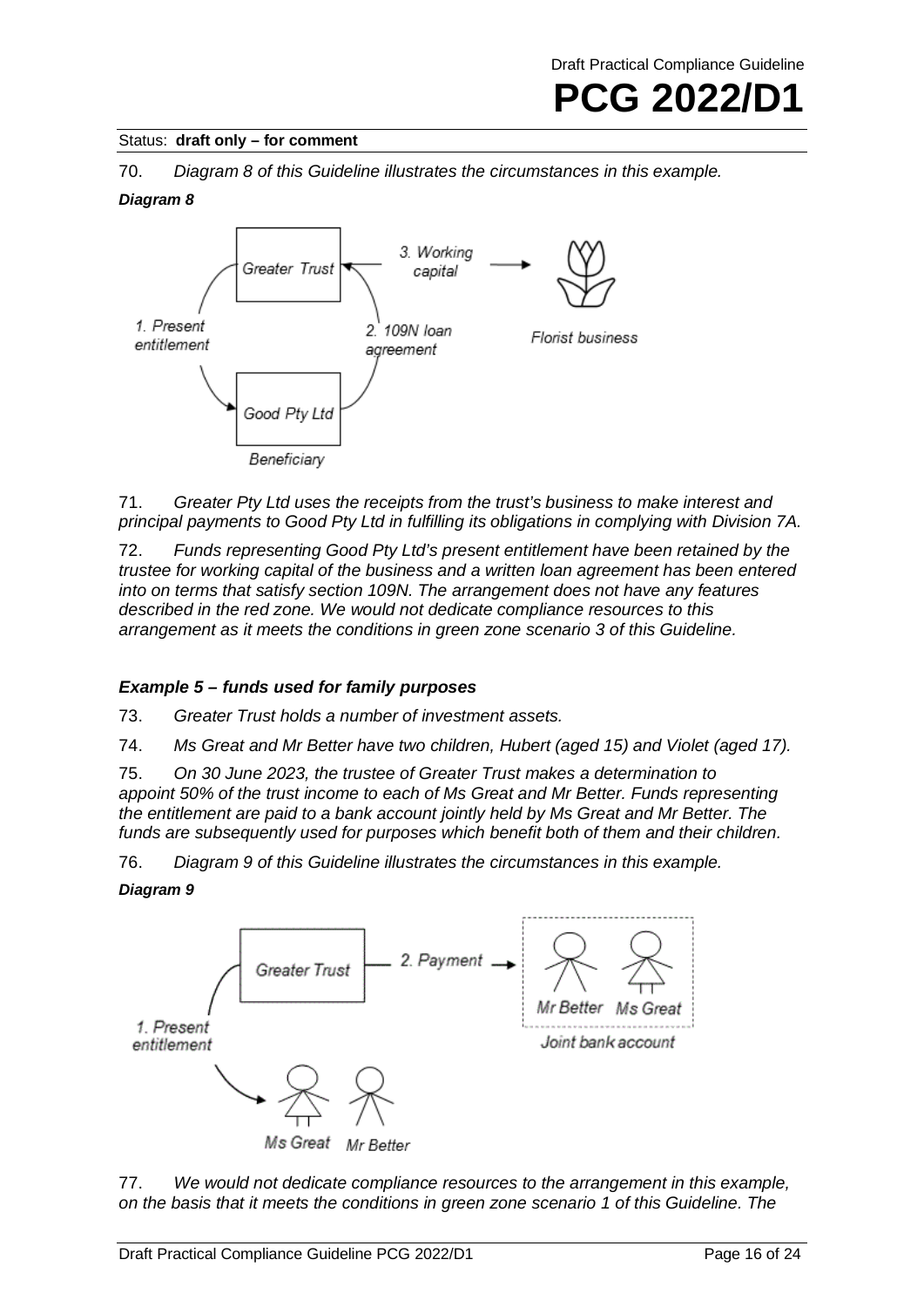*entitlements were used for joint family purposes and to benefit the beneficiaries' dependent children.*

78. *The facts of this example should be contrasted with red zone scenario 1 and Example 7 of this Guideline, both of which describe when an arrangement involving children of a beneficiary will be high risk.*

# *Example 6 – distributions from a family business*

79. *Greater Trust carries on a business as a newsagent.*

80. *Danny is aged 18 and is the daughter of Ms Great.*

81. *During the 2022–23 income year, Greater Trust derives income of \$150,000 (the trust's net income is also \$150,000). On 30 June 2023, the trustee of Greater Trust makes a determination to appoint \$18,000 to Danny and 50% of the remainder to each of Ms Great and Mr Better.*

82. *Funds representing Danny's entitlement are paid to her bank account and she subsequently uses them to pay her university fees.*

83. *Ms Great and Mr Better do not call for their entitlements to be satisfied, and funds representing each of their entitlements are retained by the trustee and used in the working capital of the newsagency business.*

84. *We would not dedicate compliance resources to the arrangement in this example, on the basis that:*

- *it meets the conditions in green zone scenario 3 of this Guideline in relation to the unpaid entitlements of Ms Great and Mr Better, and*
- *Danny enjoys the benefit of her entitlement to trust income.*

# *Example 7 – amounts provided to the parent in respect of expenses incurred before the beneficiary turns 18 years of age*

85. *Brown Trust's beneficiaries include the members of the Brown Family. Brown Co is the trustee of Brown Trust, and Bronwyn Brown is the sole shareholder and director of the trustee.*

86. *Bronwyn is the parent of three adult children; Sandra (aged 26), Simon (aged 21) and Sam (aged 19).*

87. *During the 2022–23 income year, Sandra is self-employed and has a taxable income of \$90,000. Simon and Sam study full-time and derive no income during the income year. Bronwyn's children live at home with her at all times throughout the income year.*

88. *During the 2022–23 income year, Brown Trust derives \$240,000 in income (the trust's net income is also \$240,000). Throughout that year, Brown Co makes regular payments totalling \$240,000 into Bronwyn's bank account. Those payments are recorded as a 'beneficiary loan' in the accounts of Brown Trust. Bronwyn uses these amounts throughout the year to meet her personal living expenses and those of the household.*

89. *On 30 June 2023, Brown Co resolves to make Simon and Sam each presently entitled to \$120,000 of the Brown Trust income.*

90. *Brown Co applies their entitlements against the beneficiary loan owed by Bronwyn. The entitlements of Simon and Sam are each recorded as having been fully paid in the*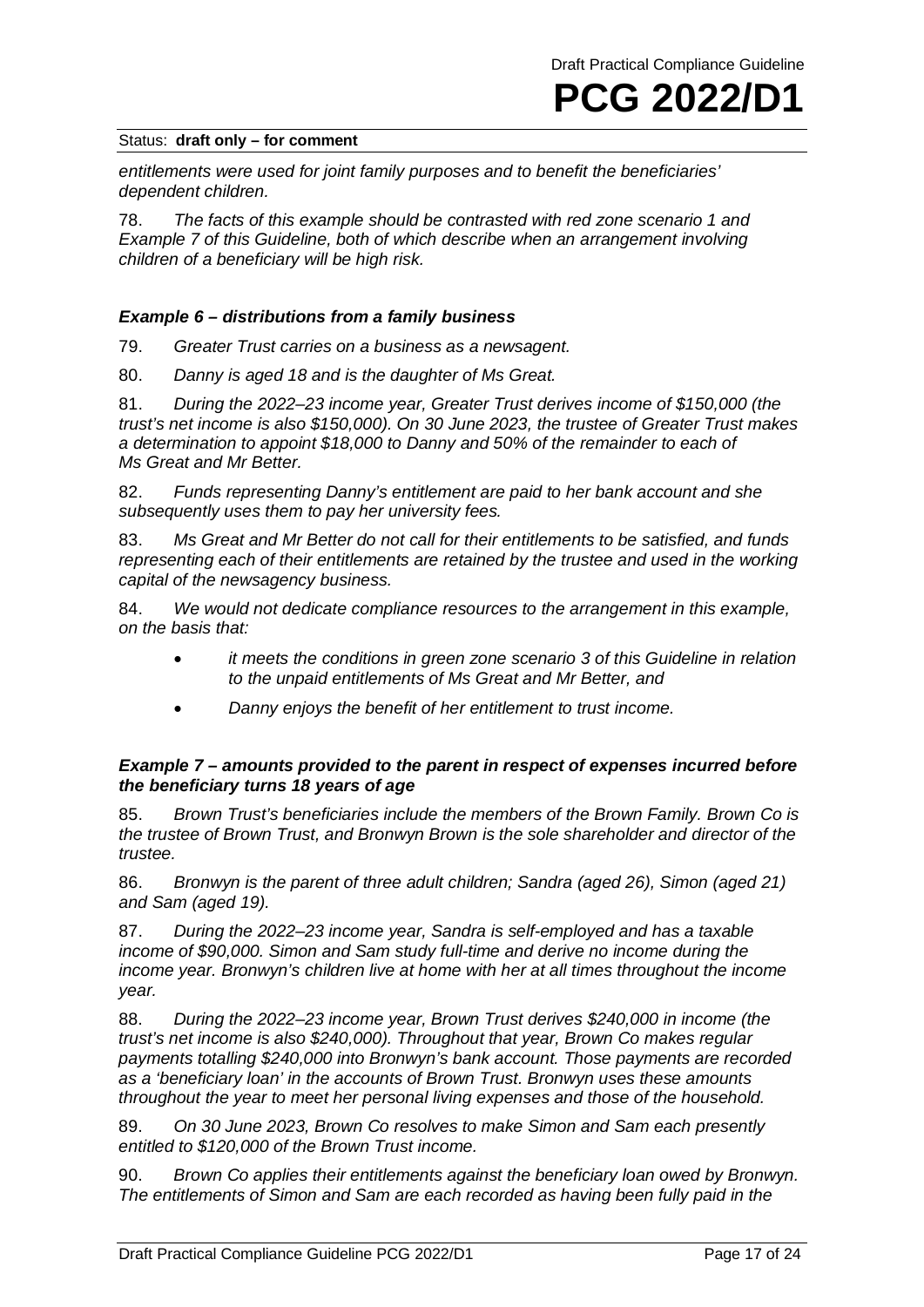*accounts of Brown Trust. Bronwyn assists in the preparation of Simon and Sam's tax returns and pays the tax liability arising in relation to their entitlements from her personal funds.*

91. *The entitlements of Simon and Sam are applied in this manner because they each purportedly have an outstanding debt owed to Bronwyn in respect of education expenses and their share of the Brown household expenses that Bronwyn paid before they each turned 18.*

92. *Diagram 10 of this Guideline illustrates the circumstances in this example.*

# *Diagram 10*



93. *On the basis that this arrangement meets the conditions in red zone scenario 1 of this Guideline, we would apply compliance resources in these circumstances.*

# *Example 8 – non-resident beneficiary makes a loan or gift to an associate*

94. *Orange Trust is a discretionary trust with beneficiaries including the members of the Orange Family. Orange Co is the trustee of Orange Trust, and Thomas Orange is the sole shareholder and director of the trustee.*

95. *Orange Trust has made a family trust election and Thomas Orange is the specified individual in that election.*

96. *Thomas is aged 44 and his parents are Sylvia (aged 66) and Sylvester (aged 67). His parents reside outside of Australia and are non-residents for tax purposes.*

97. *During the 2022–23 income year, Orange Trust derives \$400,000 income that is comprised of fully franked dividends. The dividends are paid directly into Thomas' bank account. Thomas uses these amounts to meet his personal expenses and mortgage repayments. The trust income paid into Thomas' bank account is recorded as a 'beneficiary loan' in the accounts of Orange Trust.*

98. *On 30 June 2023, Orange Co exercises its power to appoint income to make Sylvia and Sylvester each entitled to \$200,000 of Orange Trust's income. Orange Trust is not required to pay or withhold tax in respect of the distribution to Sylvia and Sylvester.*

99. *At the time income is appointed to Sylvia and Sylvester, they have agreed to use their entitlements to lend \$400,000 to Thomas on interest-free at-call terms.*

100. *In the accounts of Orange Trust, Orange Co records that Sylvia's and Sylvester's entitlements are fully satisfied in being applied to repay the \$400,000 loan owed by Thomas.*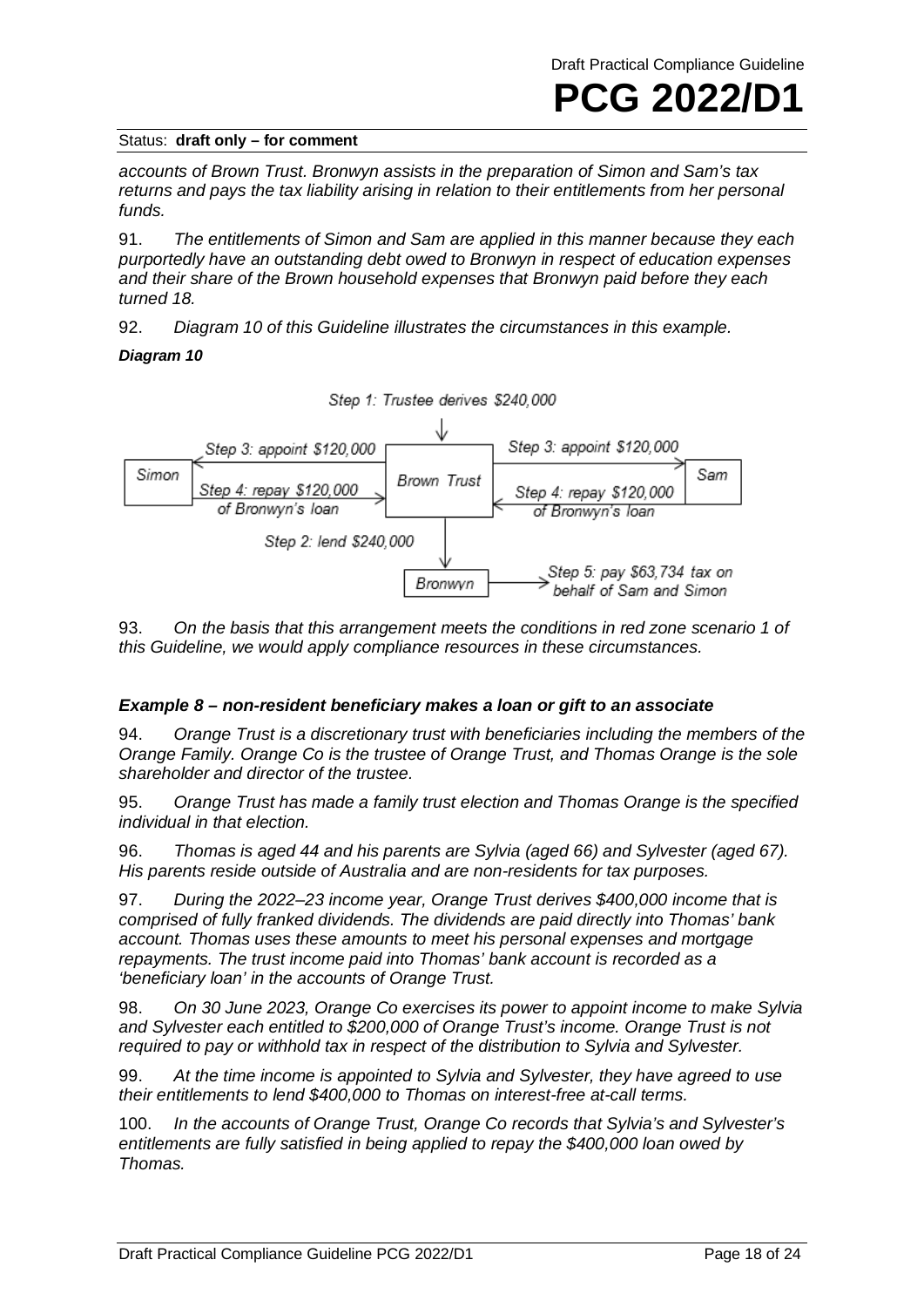## Status: **draft only – for comment**

101. *Diagram 11 of this Guideline illustrates the circumstances in this example. Diagram 11*



102. *On the basis that this arrangement meets the conditions in red zone scenario 1 of this Guideline, we would apply compliance resources in these circumstances.*

# *Example 9 – the presently entitled beneficiary is issued units by the trustee (or related trust) and the amount owed for the units is set-off against the beneficiary's entitlement*

103. *Johnson Trust is a hybrid trust that carries on a profitable business providing building repair services to the public. Johnson Co is the corporate trustee of Johnson Trust and Lauren Johnson is its sole shareholder and director.*

104. *Hammer Co is a private company with Lauren Johnson as the sole director and shareholder.*

105. *As a hybrid trust, Johnson Trust has two classes of beneficiaries. One class is comprised of the unit holders and the second class are the discretionary objects.*

106. *The terms of the trust deed for Johnson Trust include the following:*

- *On or before 30 June of a relevant income year, the trustee has the power to appoint income of that year to one or more of the discretionary objects.*
- *The unit holders are entitled to so much of the income of the trust for a particular income year that the trustee has not appointed to any discretionary object with a unitholder's entitlement being proportional to the number of units they hold.*
- *Upon vesting of the trust, or earlier where the trustee chooses, the unit holders are entitled to capital of the trust equal to the paid up value of the units.*
- *The trustee has the discretion to pay the balance of the capital of the trust to one or more discretionary objects of the trust.*

107. *During the 2022–23 income year, Johnson Trust derives income of \$500,000 (the trust's net income is also \$500,000) from its business activities. The trust reinvests the net income into its business activities as working capital.*

108. *On 30 June 2023, Johnson Trust resolves to distribute 100% of the trust income to Hammer Co which is a beneficiary within the class of discretionary objects.*

109. *On 1 October 2023, the trustee of Johnson Trust exercises its power to issue new units to Hammer Co for \$500,000. The accounts of Hammer Co and Johnson Trust recognise a set-off of Hammer Co's \$500,000 unpaid present entitlement against the unit subscription amount.*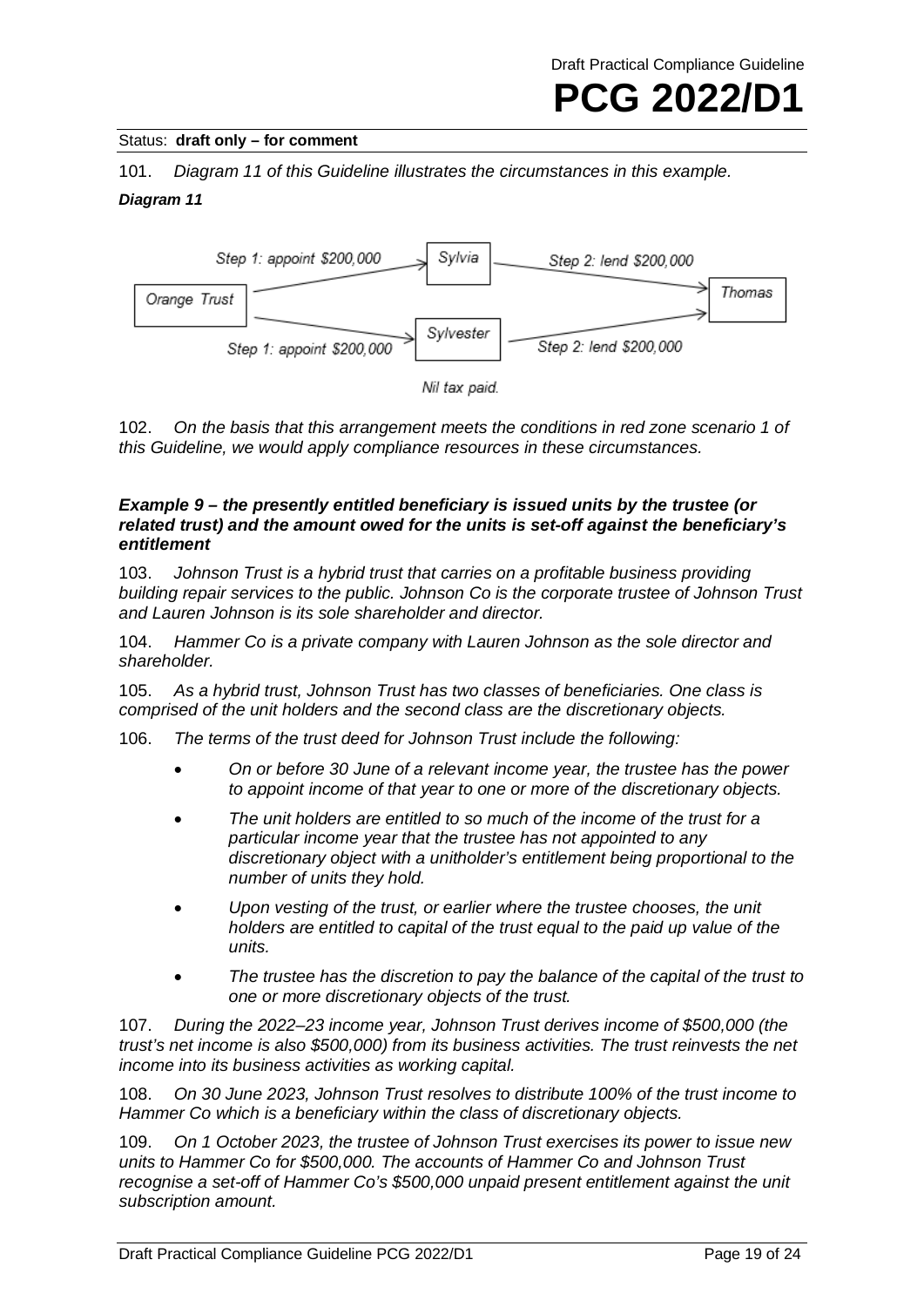Draft Practical Compliance Guideline

# **PCG 2022/D1**

# Status: **draft only – for comment**

110. *As Johnson Trust and Hammer Co treated Hammer Co's unpaid present entitlement as having been satisfied by the issue of new income units, they also do not recognise any associated Division 7A deemed dividends.*

111. *Diagram 12 of this Guideline illustrates the circumstances in this example.*

# *Diagram 12*



112. *On the basis that this arrangement meets the conditions in red zone scenario 3 of this Guideline, we would apply compliance resources in these circumstances.*

# *Example 10 – the share of net income included in a beneficiary's assessable income is significantly more than the beneficiary's entitlement*

113. *Prior to 2023, a private group controlled by Ms Day consists of Operating Trust, Passive Pty Ltd and Holding Trust.*

114. *Holding Trust is a discretionary trust and the shareholder of Passive Pty Ltd. The deed of Holding Trust defines trust income as being equal to the net income of the trust calculated under section 95.*

115. *Passive Pty Ltd receives trust distributions from Operating Trust which represent the annual profits from Operating Trust's business. Passive Pty Ltd has retained profits that reflect distributions from Operating Trust over the past five years.*

116. *Passive Pty Ltd uses its retained profits to make loans to Ms Day.*

117. *During the 2022–23 income year, the private group undertakes the following steps so that most of the retained profits in Passive Pty Ltd can be distributed to Ms Day:*

- *The trust deed of Holding Trust is amended so that proceeds from share buy-backs are capital of the trust.*
- *New Bucket Pty Ltd is created with its shares held by Operating Trust.*
- *Passive Pty Ltd buys back 90% of its shares held by Holding Trust for \$2.8 million, which is treated as a franked distribution for tax law purposes.* [16](#page-20-0)
- *The \$2.8 million share buy-back proceeds are a capital receipt of Holding Trust.*
- *Holding Trust has trust income for the year of \$1,000.*
- *Holding Trust distributes the \$1,000 trust income (which does not include the share buy-back dividend) to New Bucket Pty Ltd.*

<span id="page-20-0"></span><sup>&</sup>lt;sup>16</sup> On the basis it is an off-market purchase subiect to section 159GZZZP.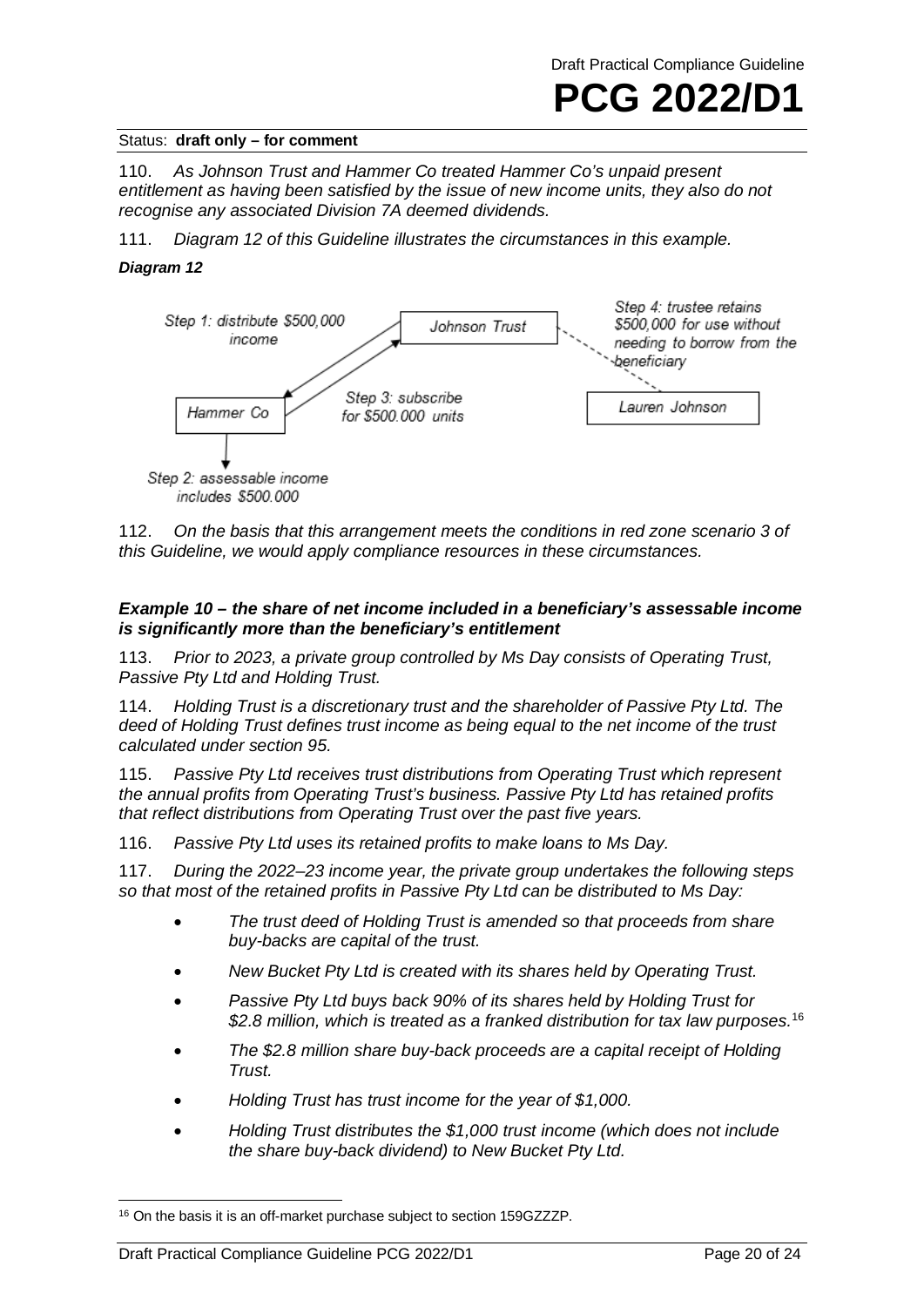• *Holding Trust distributes \$2.8 million capital to Ms Day.*

118. *Operating Trust continues to appoint its trust income to Passive Pty Ltd and there are no other changes to the group structure.*

119. *The tax outcome regarding the share buy-back is that the assessable income of Holding Trust includes \$2.8 million dividends and \$1.2 million franking credits. This is included in the assessable income of New Bucket Pty Ltd since it is presently entitled to the entire \$1,000 income of Holding Trust. The company obtains no benefit from the share buy-back.*

120. *The economic outcome regarding the share buy-back is that Holding Trust has received \$2.8 million which is ultimately distributed as capital to Ms Day.*

121. *Diagram 13 of this Guideline illustrates the circumstances in this example.*

#### *Diagram 13*



122. *On the basis that this arrangement meets the conditions in red zone scenario 4 of this Guideline, we would apply compliance resources in these circumstances.*

## *Example 11 – the presently entitled beneficiary has losses*

123. *Rouge Trust is controlled by Mr Rouge and has historically distributed to Mr Rouge and his family.*

124. *During the 2021–22 income year, Mr Rouge meets Ms Loss who has little taxable income and significant tax losses from prior years. They agree that Ms Loss will be made entitled to income of Rouge Trust and that her entitlements will remain unpaid.*

125. *As Ms Loss is not part of Mr Rouge's family, the trust deed of Rouge Trust is amended to include Ms Loss as a beneficiary of the trust on 1 June 2022.*

126. *On 30 June 2022, Rouge Trust has \$500,000 trust income (the trust's net income is also \$500,000) to which Ms Loss is made presently entitled.*

127. *Ms Loss includes the \$500,000 net income of Rouge Trust as assessable income in her tax return for the 2021–22 income year and reports taxable income of nil after applying deductions for prior year tax losses.*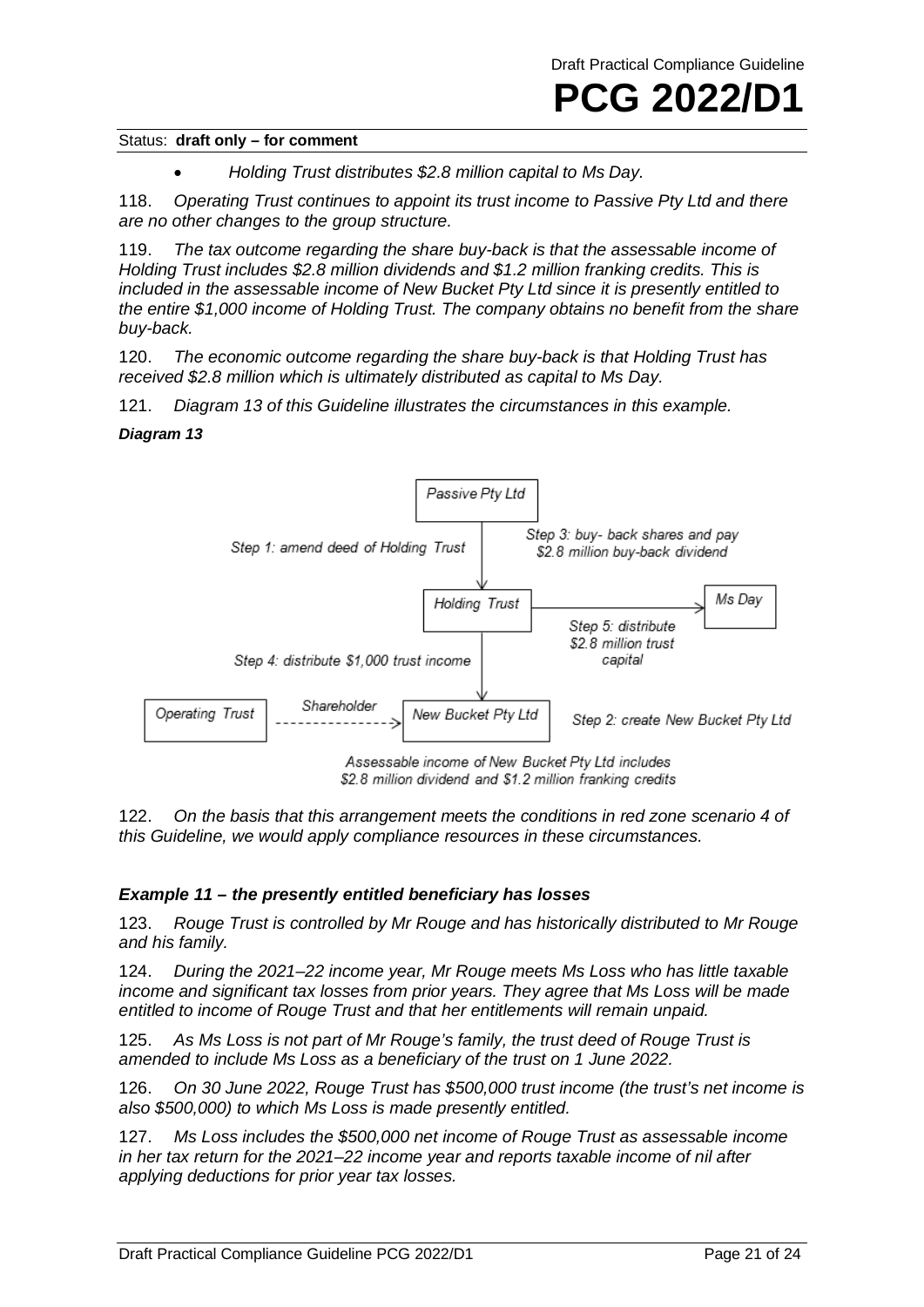

128. *Ms Loss' entitlement to the \$500,000 income of Rouge Trust is unpaid and the money is used by the trustee to make loans to Mr Rouge in lieu of the trust distributions that have historically been made to him and his family.*

129. *Diagram 14 of this Guideline illustrates the circumstances in this example.*

#### *Diagram 14*



130. *On the basis that this arrangement meets the conditions in red zone scenario 5 of this Guideline, we would apply compliance resources in these circumstances.*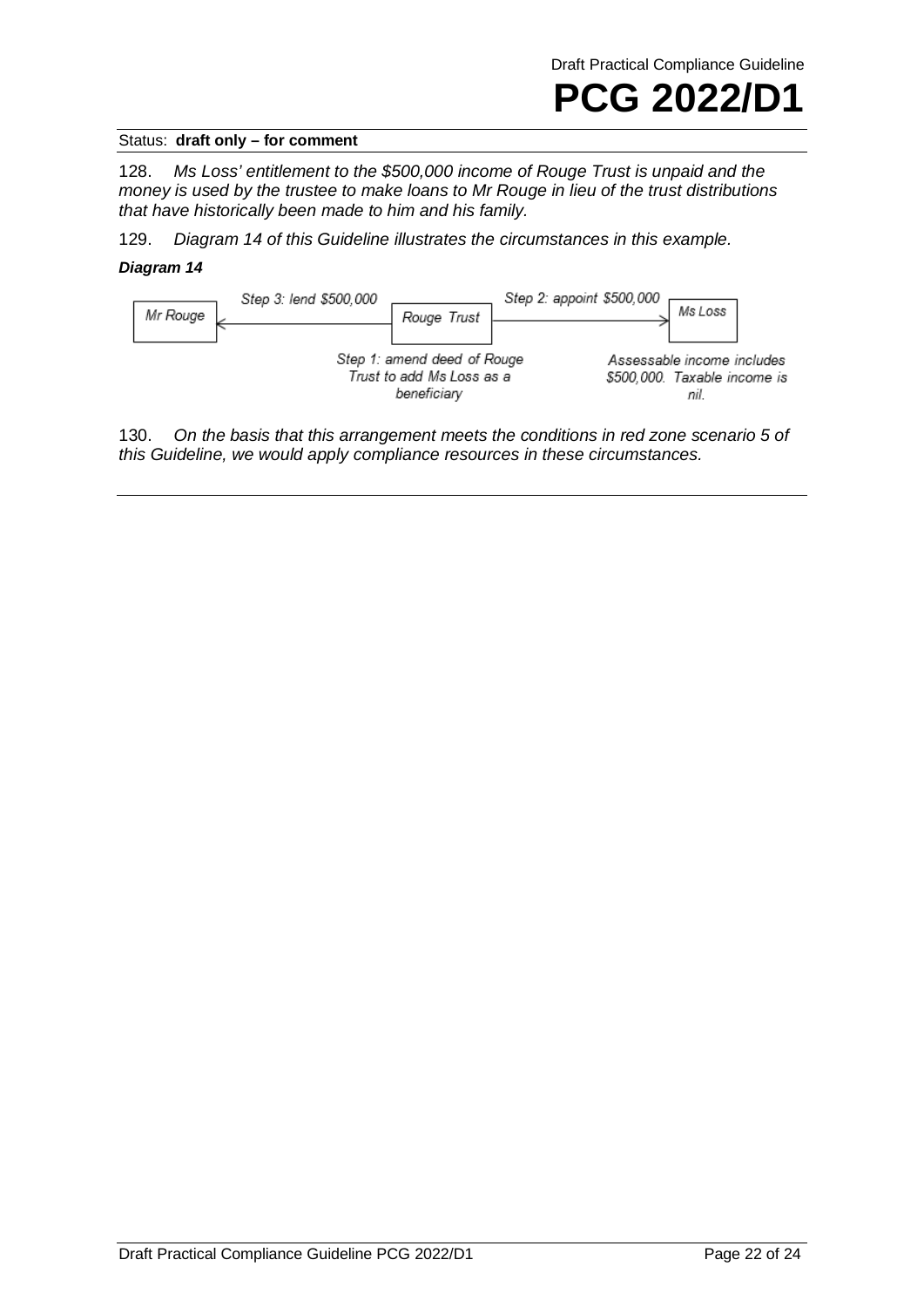Status: **draft only – for comment**

# **Your comments**

131. You are invited to comment on this draft Guideline, including the proposed date of effect. Please forward your comments to the contact officer by the due date.

132. A compendium of comments is prepared when finalising this Guideline, and an edited version (names and identifying information removed) may be published to the Legal database on ato.gov.au

Please advise if you do not want your comments included in the edited version of the compendium.

| Due date:               | <b>29 April 2022</b>        |
|-------------------------|-----------------------------|
| <b>Contact officer:</b> | <b>Christopher Ryan</b>     |
| <b>Email address:</b>   | christopher.ryan@ato.gov.au |
| Phone:                  | (02) 9374 2646              |